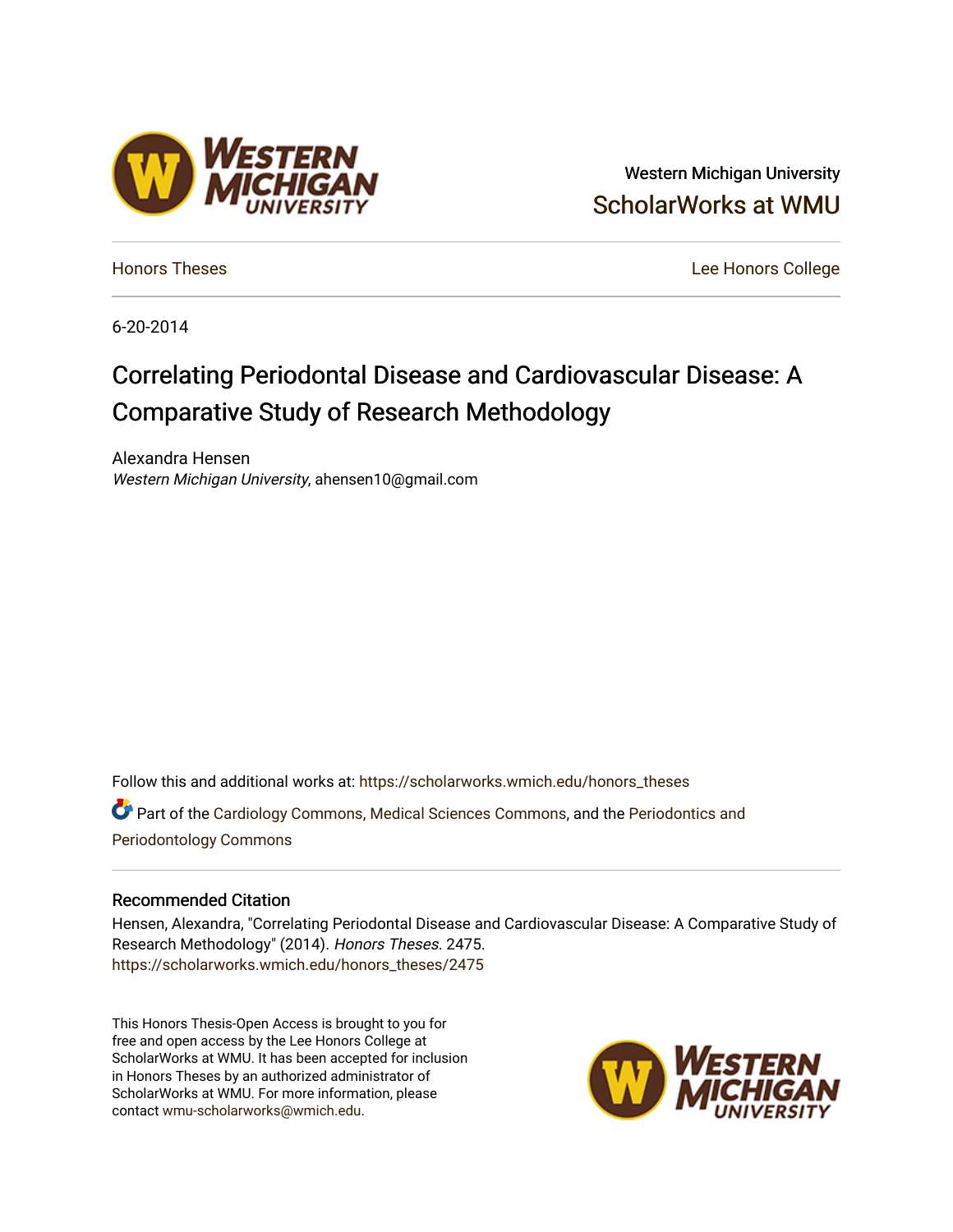# Correlating Periodontal and Cardiovascular Disease: A Comparative Study of Research Methodology

Alexandra M. Hensen

Western Michigan University

Lee Honors College: Undergraduate Thesis

Thesis Mentor: Dr. Allen Webb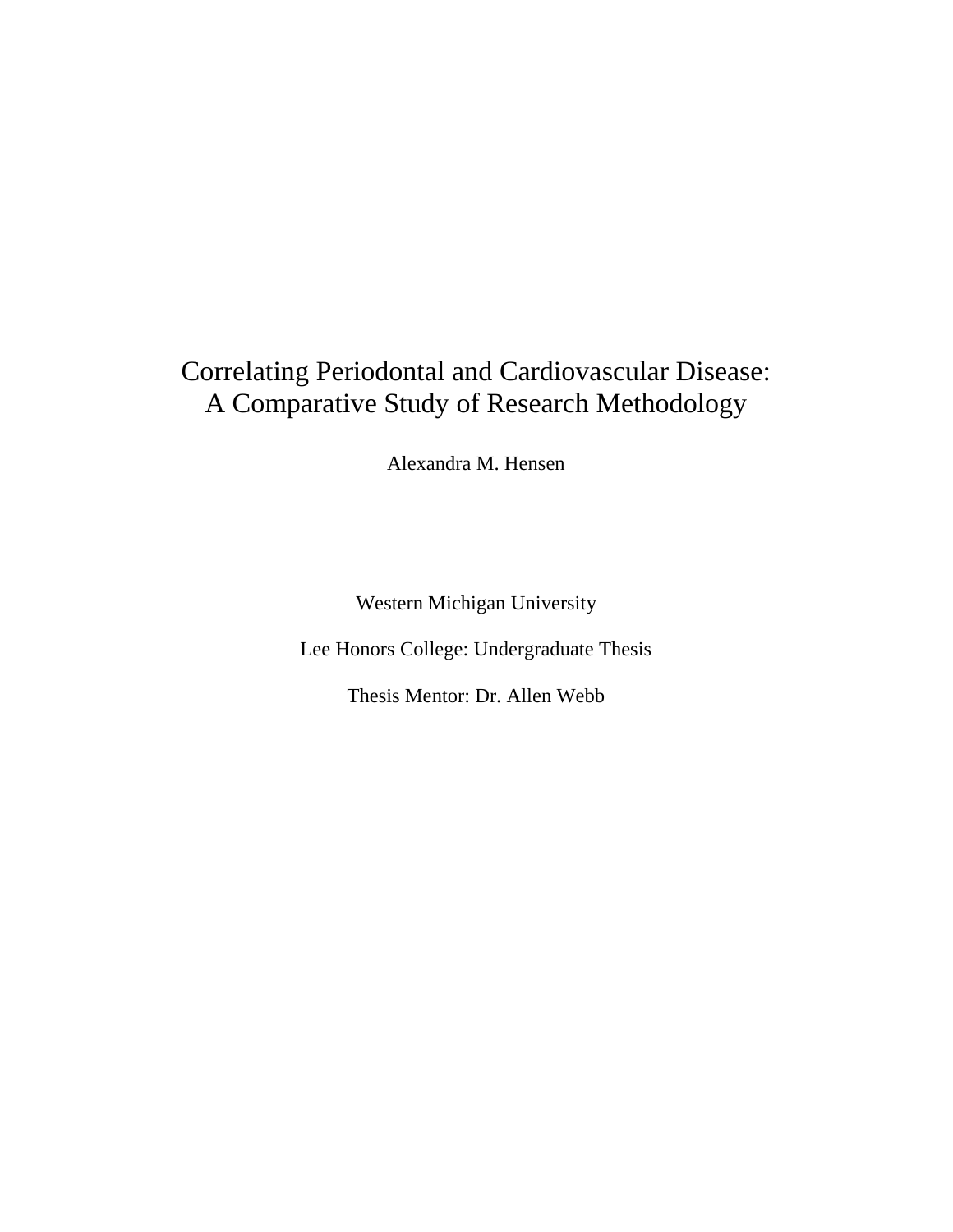### Abstract

This meta-analysis compares and contrasts three types of population-based research methodology currently used to analyze correlations between Periodontal disease and Cardiovascular disease, the most wide spread diseases in the Western industrialized world.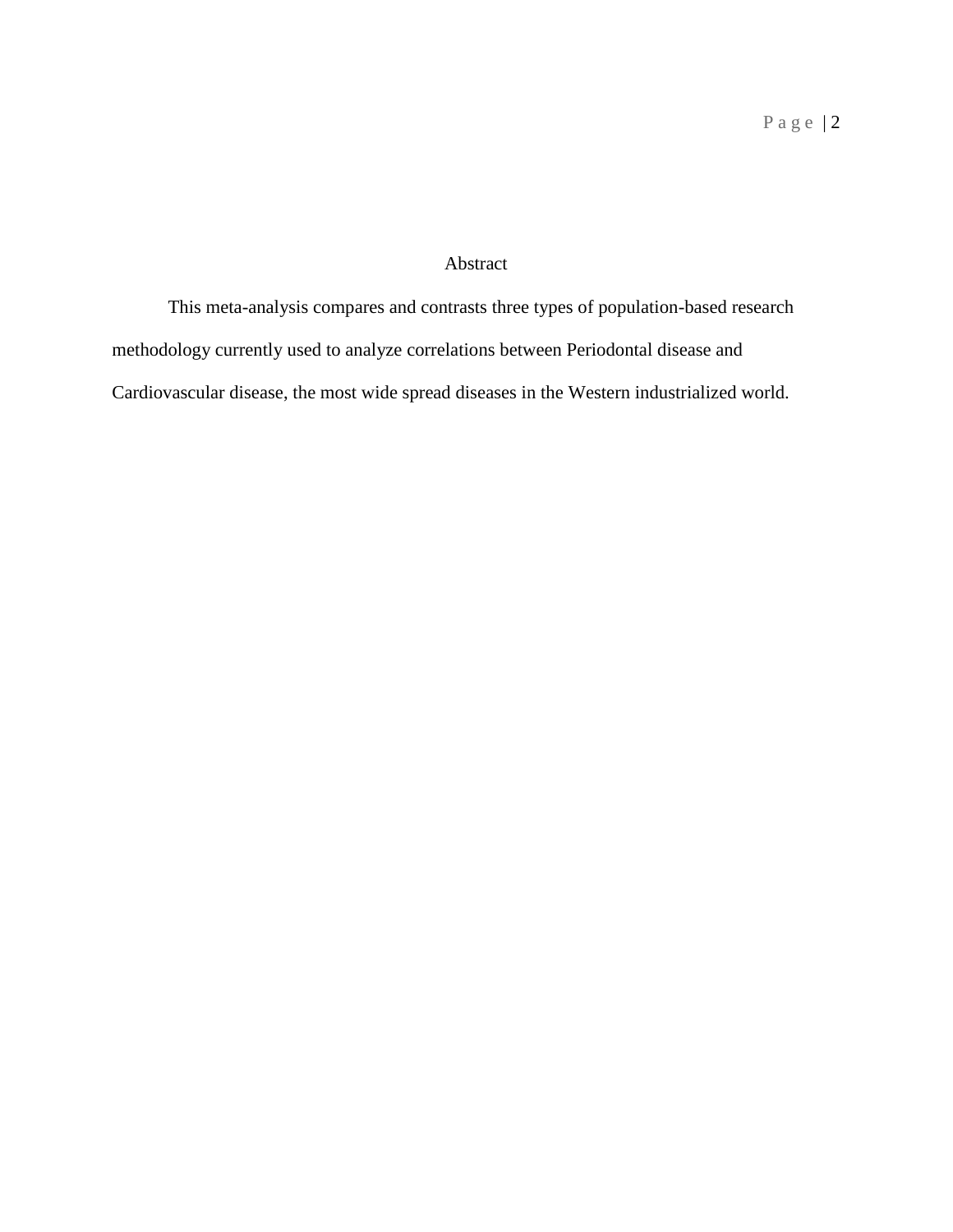### Introduction

Of course, medical practices should be based in science and on knowledge generated from scientific methods and research. As modern scientific knowledge has increased so has the complexity of research. Research is now conducted in diverse ways not only by practitioners but also by communities and institutions of scientists in national and international academic, governmental, and corporate contexts. It is vital for medical practitioners to stay abreast of research developments in their fields, to engage in evidence-based practice. Practitioners need to be able to think scientifically and to understand differing research methods and protocols in order to evaluate their value and relevance to practice. This thesis prepared for the Lee Honors College at Western Michigan University is an examination of research methodology in the exciting and rapidly evolving field of research examining the relationship between periodontal and cardiac health. I consider these research methods a natural and relevant topic for me in my preparation to enter the medical field, particularly my aspiration to enter dental school in the fall and become an outstanding and scientifically sophisticated dentist.

In the broadest historical perspective, the scientific method was proposed by Ibn al-Haytham, an Arab scientist who designed this method in order to demonstrate how and why he figured out that light only travels in straight lines (Pomeroy 2014). Al-Haytham proposed the following protocols: the first step is to ask a question, do background research on the question at hand, construct a hypothesis, test the hypothesis by doing an experiment, analyze the data collected, draw a conclusion based on the analyzed data, and communicate the results with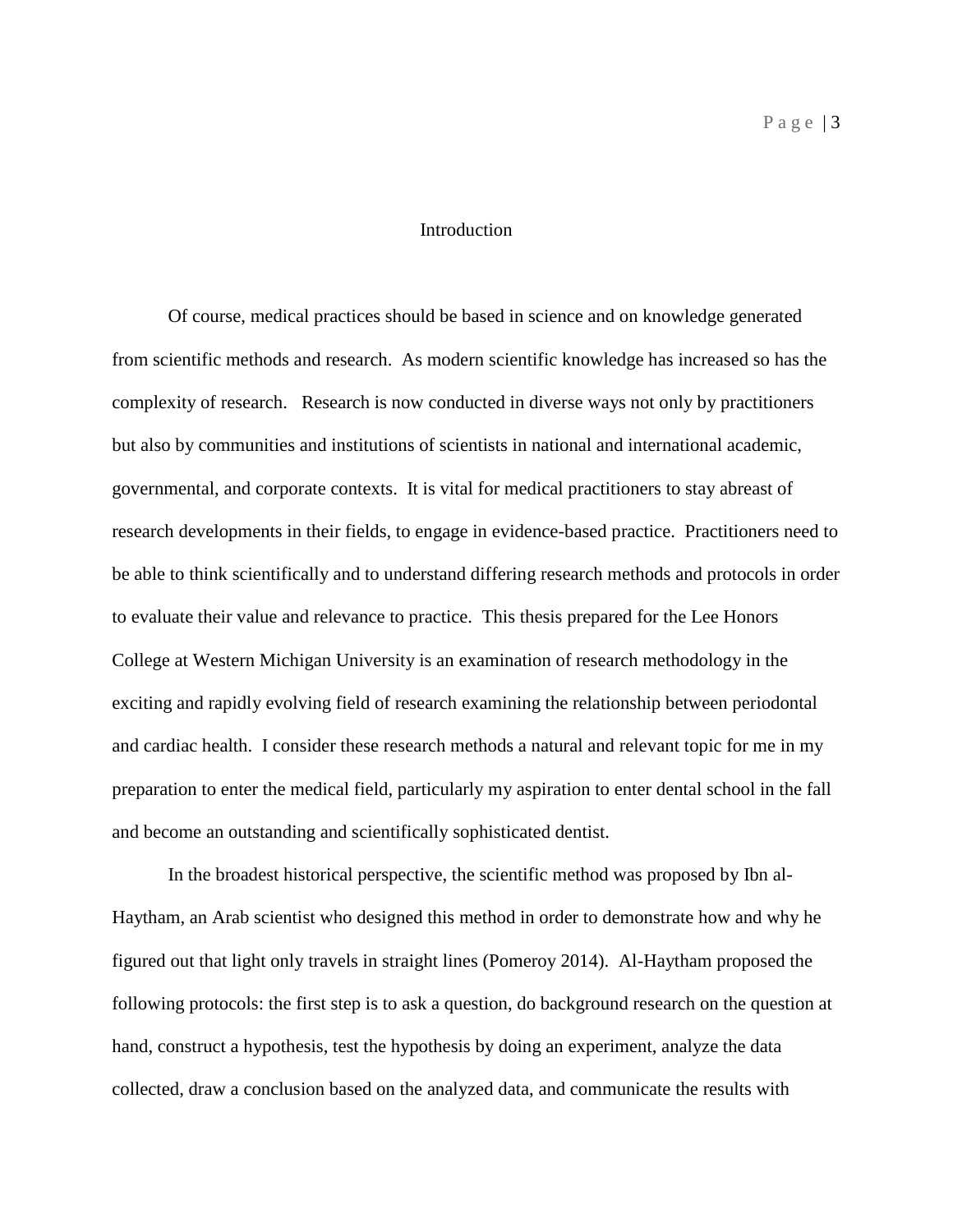others. Again, in the broadest possible sense, there are many different ways that research can be described. First it might be broken into two categories: quantitative research and qualitative research. Quantitative research involves numerical and statistical explanations whereas qualitative research involves observational explanations such as from surveys and questionnaires. Other categories of research include correlational analysis which involves determining potency of the relationship between two or more variables. Experimental research involves comparing two groups, one of which is influenced by something and the other which is not. A meta-analysis is a type of research that involves comparing and contrasting different research results and methods that have been done on a particular topic. This honors thesis is a meta-analysis of research methods of three different types of studies attempting to understand the relationship between periodontal disease and cardiovascular disease.

Periodontal disease affects 15-20% of middle-aged people throughout the world (WHO 2012) and approximately 40% of the adult population in the United States (Barros et al. 2013). Periodontal diseases are infections around the teeth; the structures around teeth include the gums, the cementum that covers the root, the alveolar bone, and the periodontal ligament (Colgate 2013). Mild cases of periodontal disease typically only affect the gums and can be treated, however when the disease progresses it can affect all of the structures around the tooth and result in the loss of teeth. Inflammation caused by the infections can result in the breakdown of the connective tissue attaching the alveolar bone and the teeth, this can eventually lead to loss of the bone and cause irreversible damage. The level of attachment is determined by techniques using probing at multiple sites throughout the mouth (Agustsdottir et al. 2011). The inflammatory response caused in periodontal diseases is due to the colonization of bacterial metabolites and biofilms in the subgingival areas. The activation of the host immune system triggers the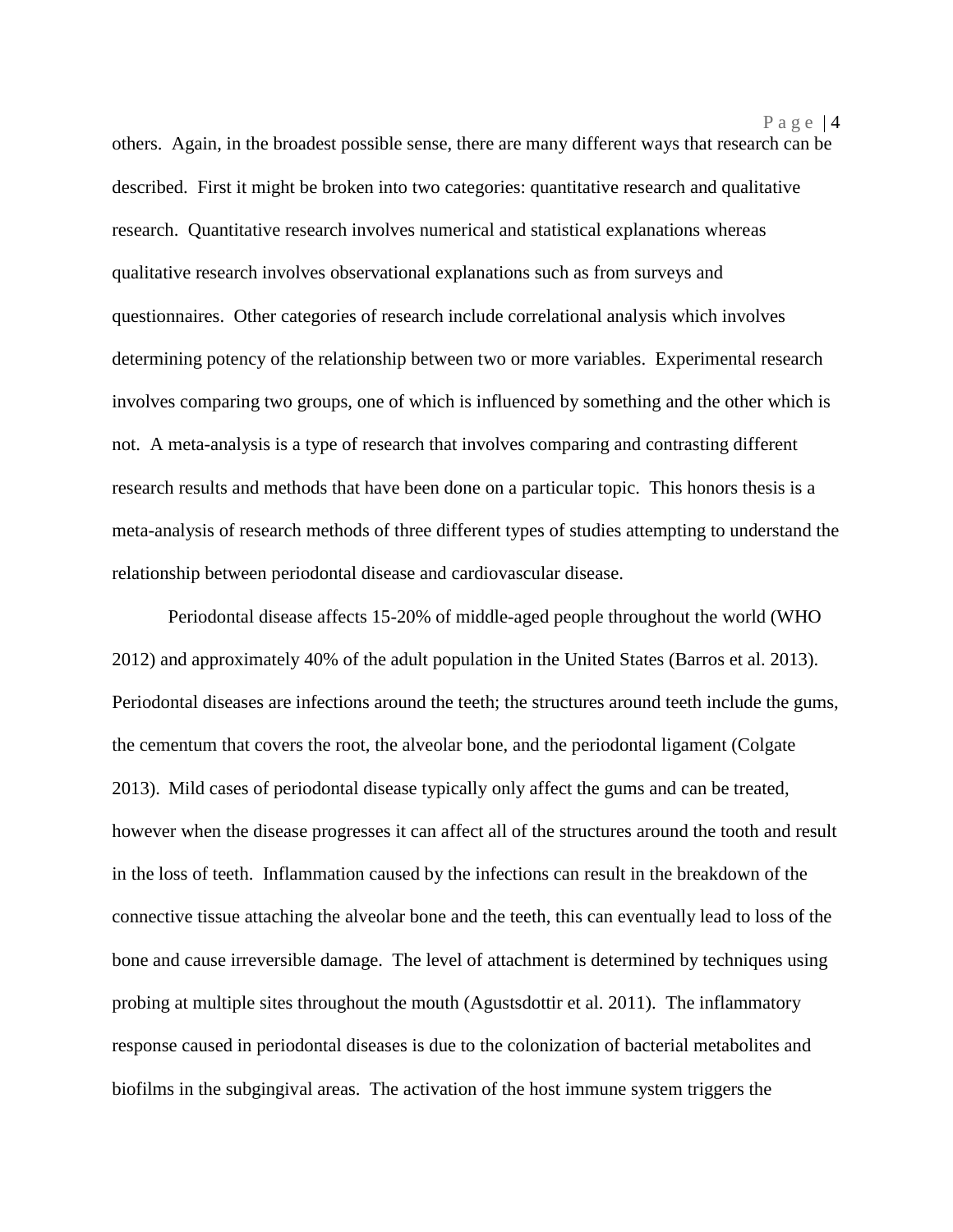synthesis and release of cytokines, proinflammatory mediators, and matrix metalloproteinases that result in the destruction of the tissues in order to fight the infection. The balance between the virulence of the local biofilm and the host immune system ultimately determines the progression and severity of the destruction caused by the infection (Oppermann et al. 2012). Periodontitis, in adults over the age of 40, is the major cause for tooth loss (Groessner-Schreiber et al. 2009). There are many factors that play a role in the cause of periodontal disease and the overall effects it can have on an individual. The cardiovascular system has been linked to periodontal disease, as it can be affected by the progression of periodontal infections.

Cardiovascular disease is disease of the heart and blood vessels. Atherosclerosis is the process that is most commonly correlated with problems associated with heart disease, specifically coronary heart disease. Atherosclerosis develops when plaque builds up in the walls of the arteries, making it more difficult for blood to pass through, often leading to the formation of a clot which can result in a heart attack or stroke. Coronary heart disease is the leading cause of death in both men and women in the United States and accounts for more than 7 million deaths worldwide each year.

Together, coronary heart disease and periodontitis are the most widespread diseases in the Western industrialized world (Groessner-Schreiber et al. 2009).

Studying these two detrimental diseases and how they influence one another can be a difficult task, however the strong correlation between the two diseases has inspired increasing research. Diseases are studied in many ways. Acquiring knowledge about how processes in the body take place and what they affect, is crucial in understanding how to treat and fight disease. When considering how a disease or diseases affect a large population researchers are engaged, broadly speaking, in epidemiology, the science that studies the patterns, causes and effects of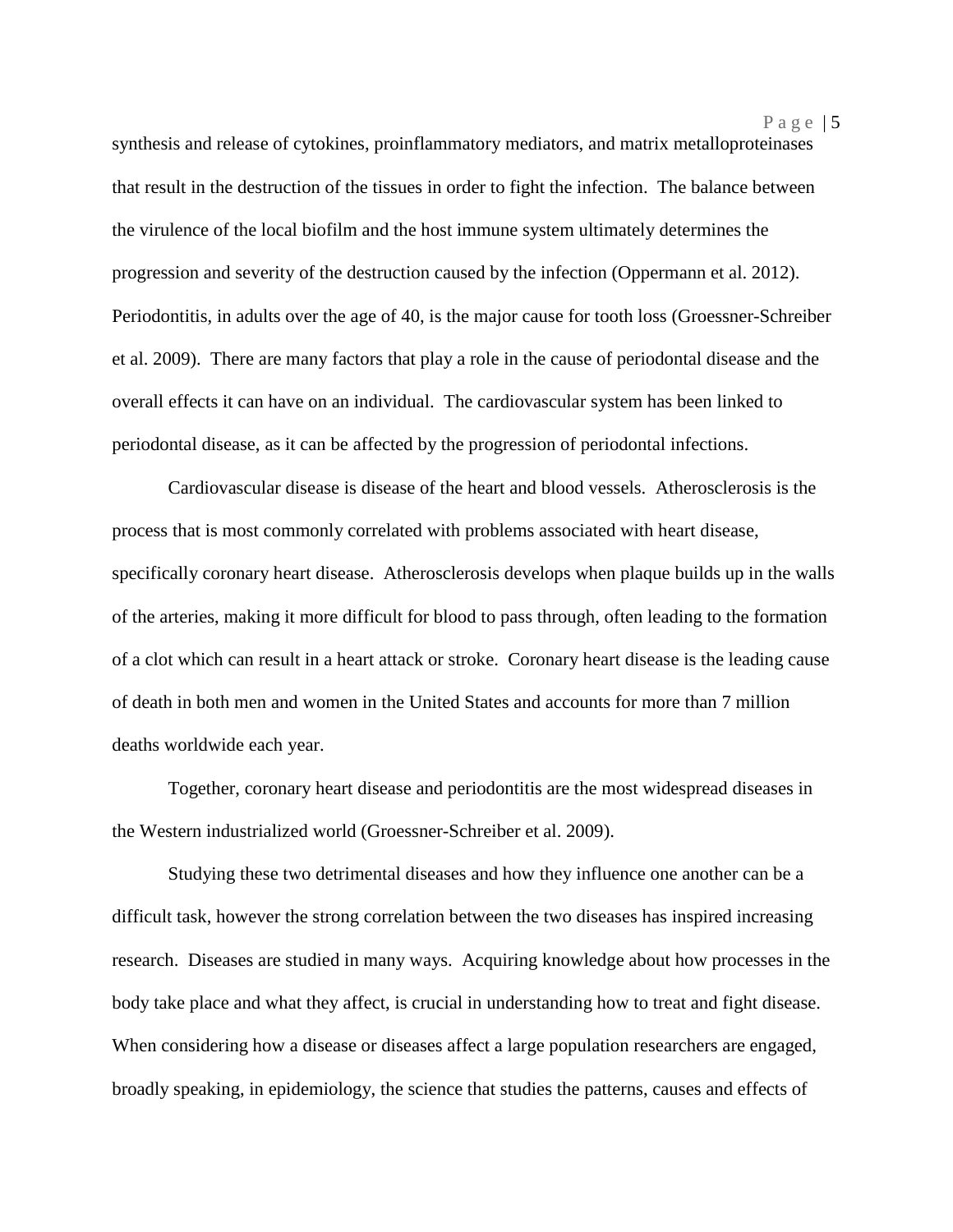Page  $|6$ 

health and disease conditions in defined populations. Epidemiology is vital to public health, and informs policy and evidenced-based medical practice. This kind of research draws on surveillance, screening, clinical trials, and biomonitoring. Their studies are typically populationbased. Population-based studies offer important ways to examine questions about the relationships between diseases specifically because they do not single out individuals; instead a group of individuals are studied and the results are used to understand a target population. We are faced everyday with impediments in our understanding of the human body, and changes and new diseases arise all the time. As we progress in the ways we understand the relationship between disorders and make more sophisticated our research protocols – the ways in which we study these disorders -- we can progress in learning to treat them.

There are many different types of population-based studies. In this thesis three current and entirely different types of population-based studies were identified and researched based on the type of methodology they used to understand the relationship between periodontal disease and cardiovascular disease. These three studies include: "Gender Differences in the Relationship Between Periodontal Disease, Tooth Loss, and Atherosclerosis," published in the *Journal of Stroke and Cerebrovascular Diseases* (2013); "Periodontal Disease and Mortality in Type 2 Diabetes" published in *Diabetes Care* (2005); and "Identification of a Shared Genetic Susceptibility Locus for Coronary Heart Disease and Periodontitis" published in *PLoS Genetics* (2009). These studies vary dramatically in their specific focus and in the way that they conducted research – their research method--; however, all three of the studies furthered the conclusion that there is a relationship between periodontal disease and cardiovascular disease. The methodologies used and that I studied in these three analyses include a cross-sectional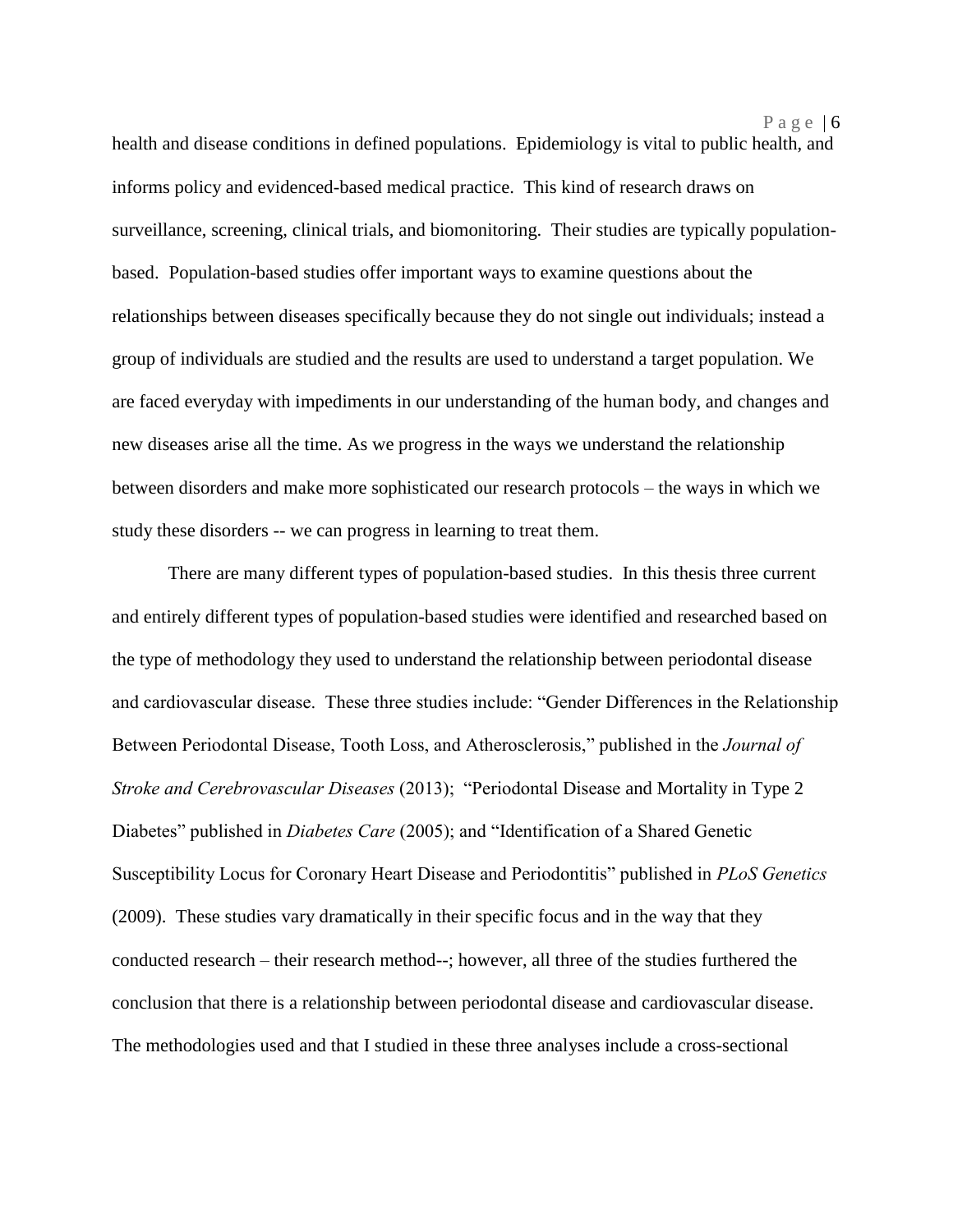population-based survey, a longitudinal population-based study, and a population-based candidate-gene association study.

All three of the analyzed studies were population-based, meaning that the selected subjects for the study were chosen based on their residence, ethnicity, gender, etc. This term typically refers to a general population, such as within a city or certain country, rather than referring to a population of people residing in a specific place, such as a retirement home or hospital, for example. Whether the population is a country, a state, an ethnic group, or some other subgroup, the overall goal of a population-based experiment is to use survey sampling methods to produce a group of subjects that is representative of the target population of interest for a particular theory (Mutz 2011). The population-based approach to research has evolved dramatically due to technological advances including the use of telephone interviewing and the Internet. More specifically, computer-assisted telephone interviewing has allowed researchers to develop more complex experimental designs and use large and diverse subject pools. The Internet has increased the potential for telephone-based and face-to-face interviewing methods. There are advantages to population-based research; when it is done properly it can depict the target population. For example, an advantage of population-based survey experiments is that theories can be tested on samples that are representative of the populations to which they are said to apply (Mutz 2011).

When population-based studies are performed through surveys versus in a laboratory setting it allows easier studying of sub-populations. In a laboratory participants may not be naive and results can be thrown off because subject biased is created by prior knowledge of the purposes of research. Whereas when sub-population research is done via survey subjects will not be as prone to compare their presence to the others around them. Mutz explains, in her book,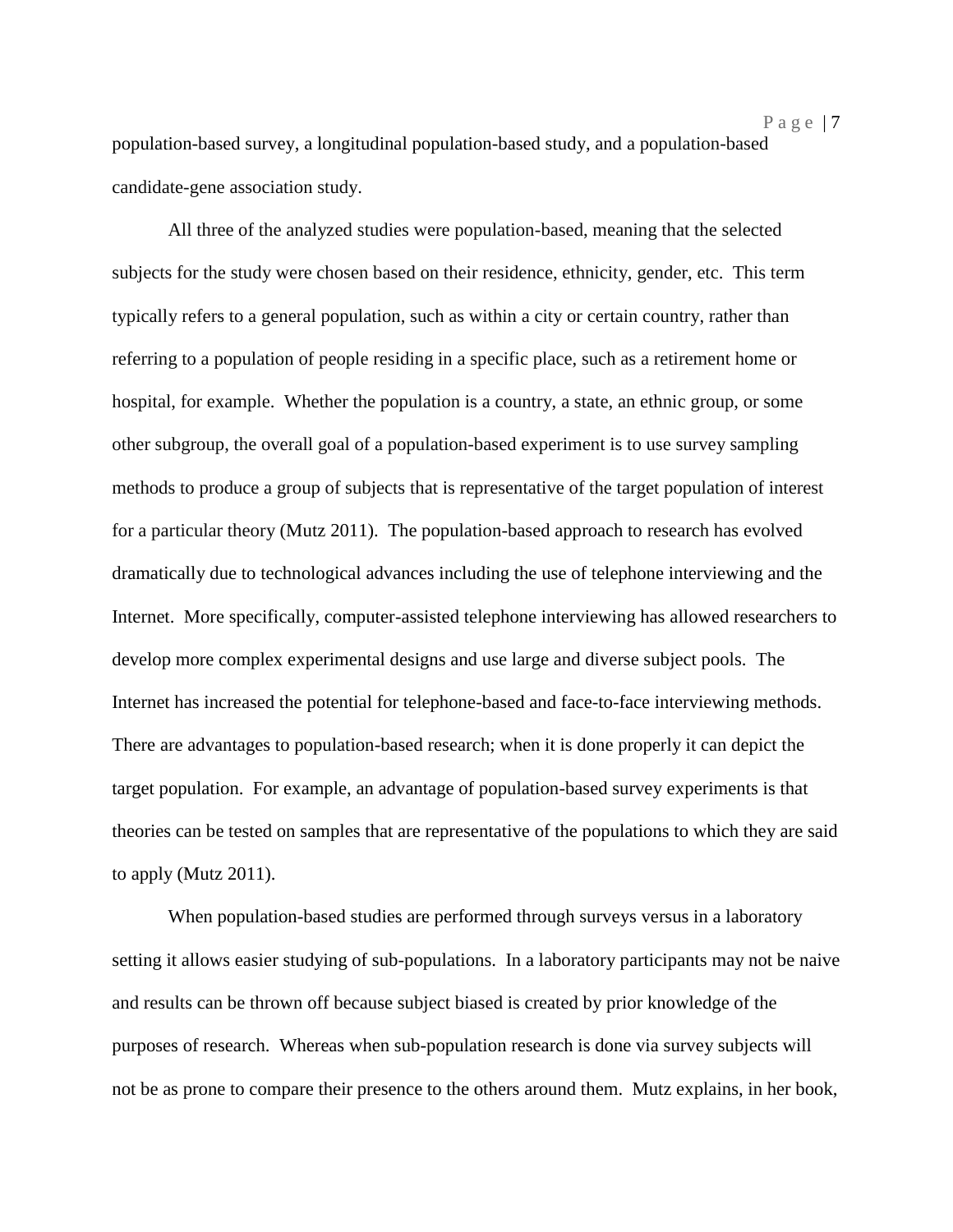*Population-based Survey Experiments*, that population-based survey experiments are likely to encourage more widespread use of experiments by social scientists, the use of complex experimental designs, more successive studies comprising a larger research agenda, and research that speaks to real world events and policies.

In a laboratory setting, certainly, it can be difficult to get participants. Many times people will not want to participate in a laboratory setting experiment or research study because it is inconvenient to go to the designated laboratory. However this obstacle can be overcome by the use of incentives, such as a monetary payment, but the downfall of this is that it can result in a research study costing much more than what would seem necessary and often times the research will not be followed through due to funding. Also, it can be difficult to achieve diversity in the population sample when the research is conducted in a laboratory; many times the population of interest is not a group of people that will be easily coaxed into coming into a laboratory.

Another challenge is funding for such research; it is very important to have a large sample size for this type of study and that involves spending money. In population-based, as with any type of study, there are important challenges when attempting to determine causation. In order for one variable to be said to "cause" another, three conditions must be met. First of all, the two must co-vary, whether over time or across units of analysis, this criterion seems to be the most difficult one to obtain; next, the cause must precede the effect in time, this criterion can be tricky for cross-sectional studies; and finally, the relationship between the cause and effect must not be explainable through some other third variable, this is part of the reason that experiments, versus surveys, are referred to as the "gold standard" for inferring causality, experiments are good methods to address the issue of third variables (Mutz 2011).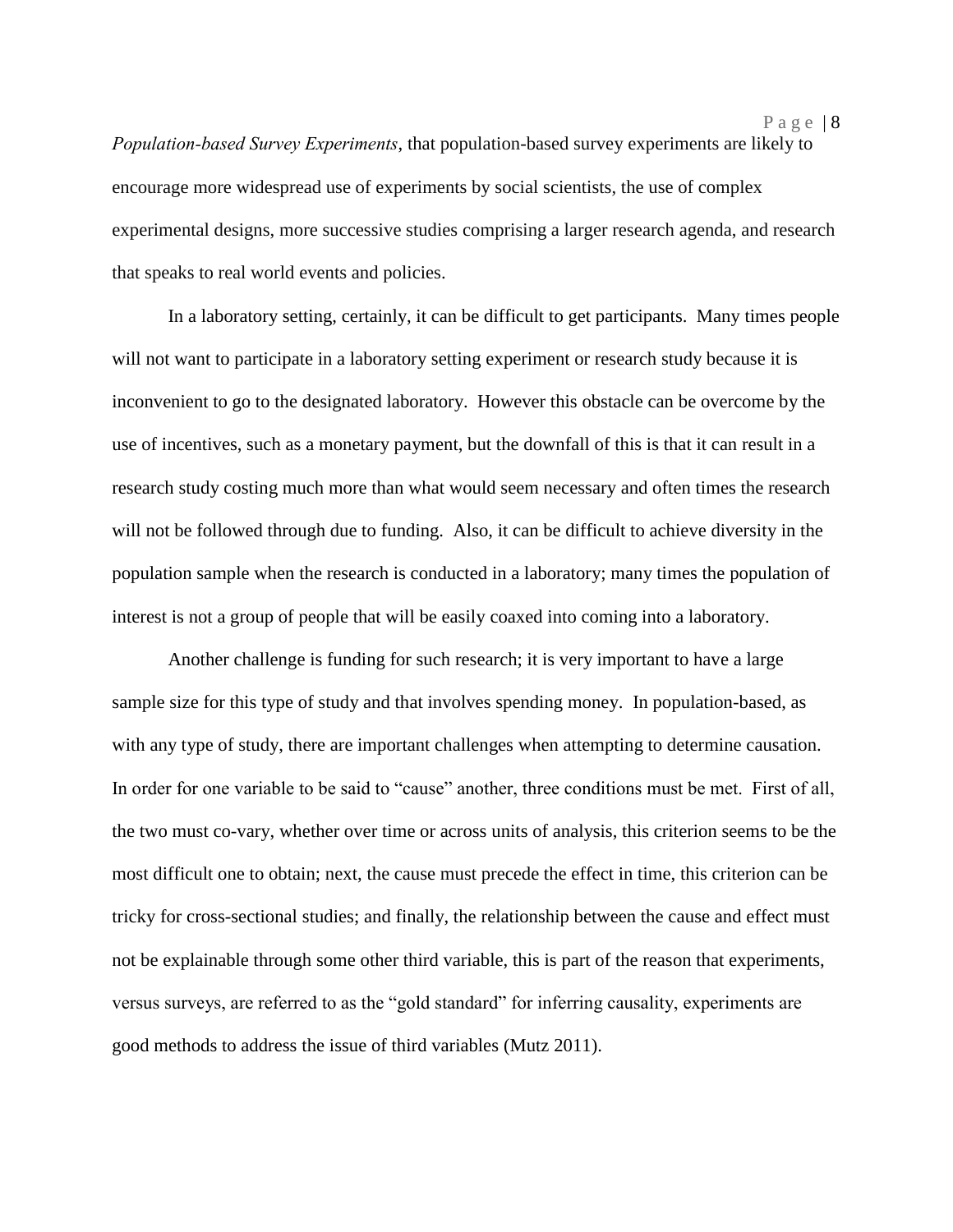Population-based laboratory setting research and population-based survey setting research both cannot fully protect against people being biased or untruthful. In a survey bias and untruth might seem easy for subjects and perhaps be unnoticed by researchers. In a laboratory it may seem bias and untruth might seem necessary to a subject in order to avoid being seen negatively by the in person researcher. Certainly, in order to properly perform any type of research that involves participants there needs to be guidelines and careful procedures.

The three studies that were analyzed in this thesis are summarized below. These "summaries" are not simplistic cribbing from the articles, but include additional information and analysis. For example, frequently I had to research referenced terms and procedures. I attempt to define and explain the studies so as to make them clearly understandable to the reader. Much of the analysis represents my own best thinking about the strengths and weaknesses of the studies and their methodology.

#### Three Population-Based Studies

## **"Gender Differences in the Relationship Between Periodontal Disease, Tooth Loss, and Atherosclerosis" published in** *Journal of Stroke and Cerebrovascular Diseases* **(2013)**

There have been studies on the difference in genders correlating periodontal disease and cardiovascular disease. A particular study was done and written about in the Stroke Journal, published by the American Heart Association, titled "Gender Differences in the Relationship Between Periodontal Disease, Tooth Loss, and Atherosclerosis." This study, a study of health in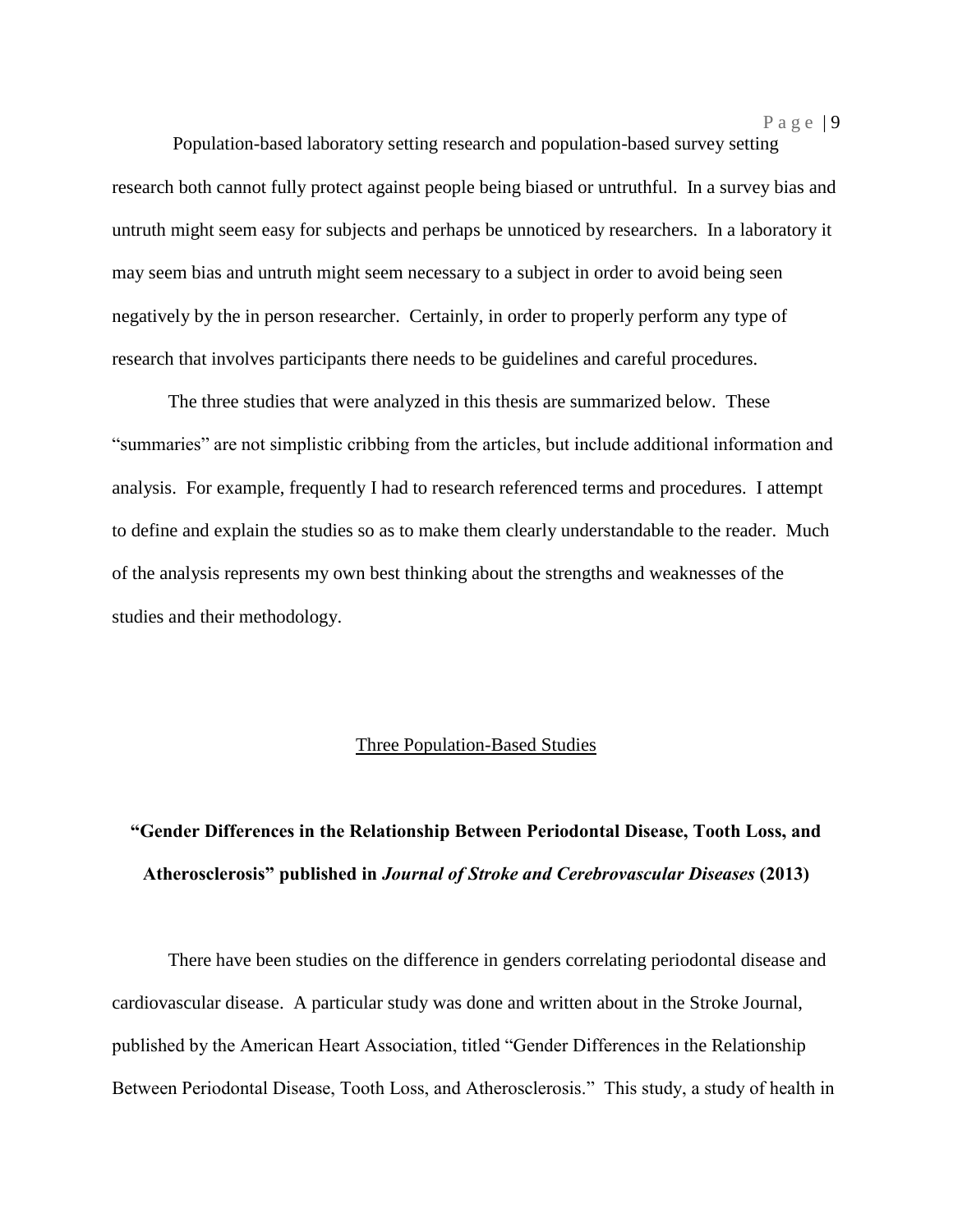Pomerania, was a cross-sectional population-based survey in Germany, the cities involved in the survey included Greifswald, Stralsund, Anklam, and 29 surrounding villages. Participants were selected with no history of myocardial infarction or stroke, however an assessment of the subjects resulted in elimination due to missing tooth count, missing periodontal measurements resulting from crowns, absence of teeth in the quadrants measured, incomplete lipids, risk factors, and those who refused participation. There were 1740 participants, ages 45 to 75 years old, remaining in the study, which took place from October 1997 until May 2001.

A cross-sectional study approach is great for this type of research because different populations are being compared at a single point in time and also over the course of years. Also, since a cross-sectional study is an observational study, it is good that the participants' lives are not influenced by the researchers. This gives the results a more accurate outcome. I was under the impression that in a cross-sectional study previous occurrences were not considered, however in this study they selected participants with no history of myocardial infarction or stroke. However, I do not think this study could be done without knowing about previous health conditions, so this strategy should be effective and appropriate for this study.

From this information I think it would be interesting to see what the outcomes would have been if they also included a younger population, this way perhaps puberty could be taken into consideration between males and females. A follow up with the younger population when they reach their fifties to see what has happened to their oral health and within their cardiovascular system as they aged and depending on the lifestyles they lived.

Dental history and oral examinations were done by calibrated licensed dentists to assess tooth count and location, also participants reported their flossing and brushing habits. All participants had measurements taken at four sites per tooth (mesiobuccal, midbuccal,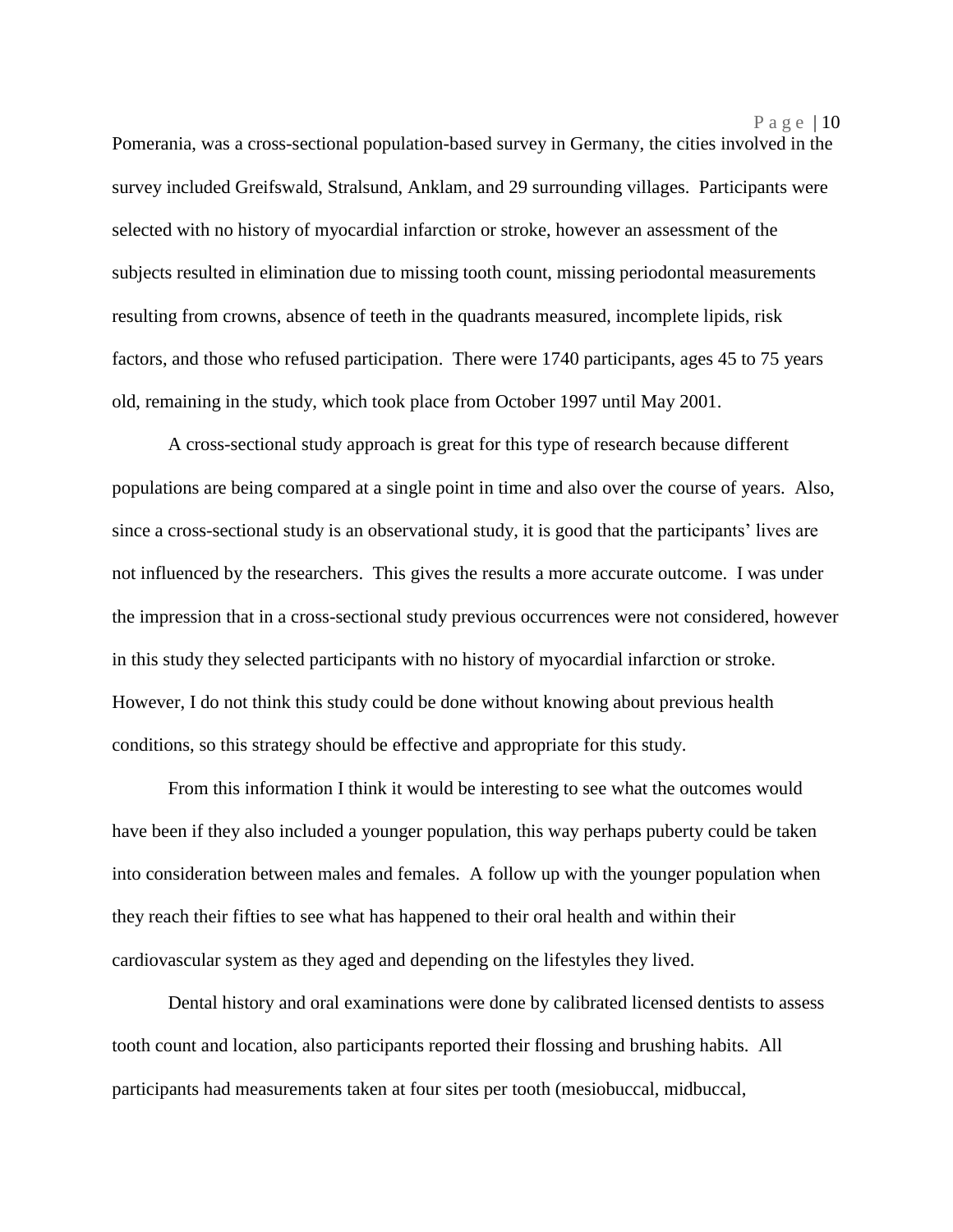distobuccal, and milingual). These measurements were taken with the periodontal probe PCP 11, this assessed probing depth, gingival recession, and clinical attachment loss. Current periodontal disease was measured by probing depth and long-term disease was measured by attachment loss. Both long-term and current disease accounted for the severity of a participant's disease, which was defined by the percentage of periodontal sites meeting the severity criteria, ≥5mm for probing depth and ≥4mm for attachment loss. The percentage of sites was calculated within each mouth by dividing the number of sites with probing depth ≥5mm by the total number of sites measured and similarly for attachment loss. Every 6-12 months the calibration exercises were performed on subjects not connected to the study, this yielded an intraclass correlation of 0.82 to 0.91 per examiner and an inter-rater correlation of 0.84 relative to attachment loss. Including people not connected to the study seems to be beneficial because they will not be biased in their results and the information obtained from the calibration could lead to further information when determining the results of the study at hand.

How the non-connected subjects were found and placed into the calibration would be good to know. Were they just random people, patients of the calibrated licensed dentists, were they aware of the study? Not knowing this information seems to be a potential drawback.

An ultrasound examination was performed on the participants by certified examiners. Scans were performed on the participants in the horizontal position and were done on the extracranial carotid arteries bilaterally with B-mode ultrasound using a 5-MHz linear probe array transducer and a high-resolution instrument. Plaques were present if there was a focal widening of the vessel wall relative to adjacent segments; this was diagnosed during the examination in the common carotid arteries, the bifurcation, and the internal/external carotid artery. Presence of plaque was defined as  $\geq 1$  plaque in any of the carotid arteries.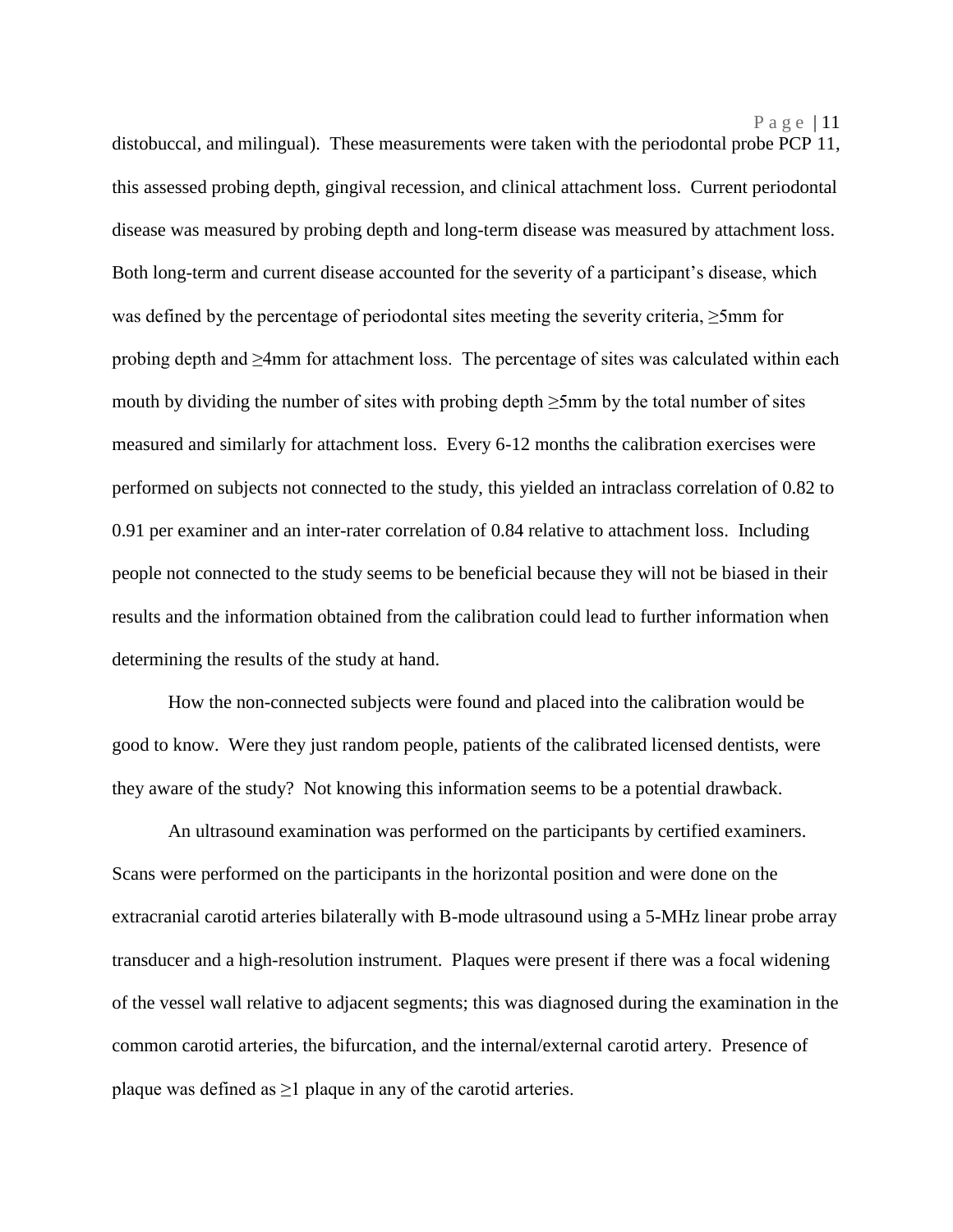All participants received a risk factor assessment which included an extensive medical examination, a computer-guided interview, and a self-administered questionnaire. Patients medical histories were assessed regarding hypertension (defined by self-report of diagnosed hypertension or use of antihypertensive medications, mean systolic blood pressure ≥140mm Hg, or mean diastolic blood pressure ≥90mm Hg), diabetes (which was defined as self-reported physician diagnosis of diabetes and pharmacological treatment for diabetes or hemoglobin A1c values ≥7%), angina pectoris, history of myocardial infarction, stroke, rehabilitation history, heart surgery, congestive heart failure, peripheral vascular disease, alcohol use, and current smoking (categorized as never, former, occasional, and current smoker). Height and weight were determined using calibrated scales. Nonfasting blood samples were taken and sent for complete blood count to two laboratories, duplicate samples were collected and analyzed for internal quality assurance protocol in each examination center once per week. The total cholesterol of participants was measured enzymatically, high-density lipoprotein-cholesterol enzymatically after magnesium chloride precipitation, and low-density lipoprotein-cholesterol after dextrane-sulfate precipitation. It is clear that nonfasting blood samples were used as to simplify this study, however this could lead to inaccurate results for determining cholesterol.

Having the participants self-report on medical conditions such as hypertension and diabetes seems to be a potentially complicating factor to this study because there could be a possibility that the participants may have not gone to ever be checked for these conditions in their life and the self-report may not be 100% accurate.

Participants were assessed on cultural, life style, and social network variable through a questionnaire. Education was categorized as <9, 9-10, and 11 years of schooling. Assessed social variables covered marital status, number of and contact with friends and children, and the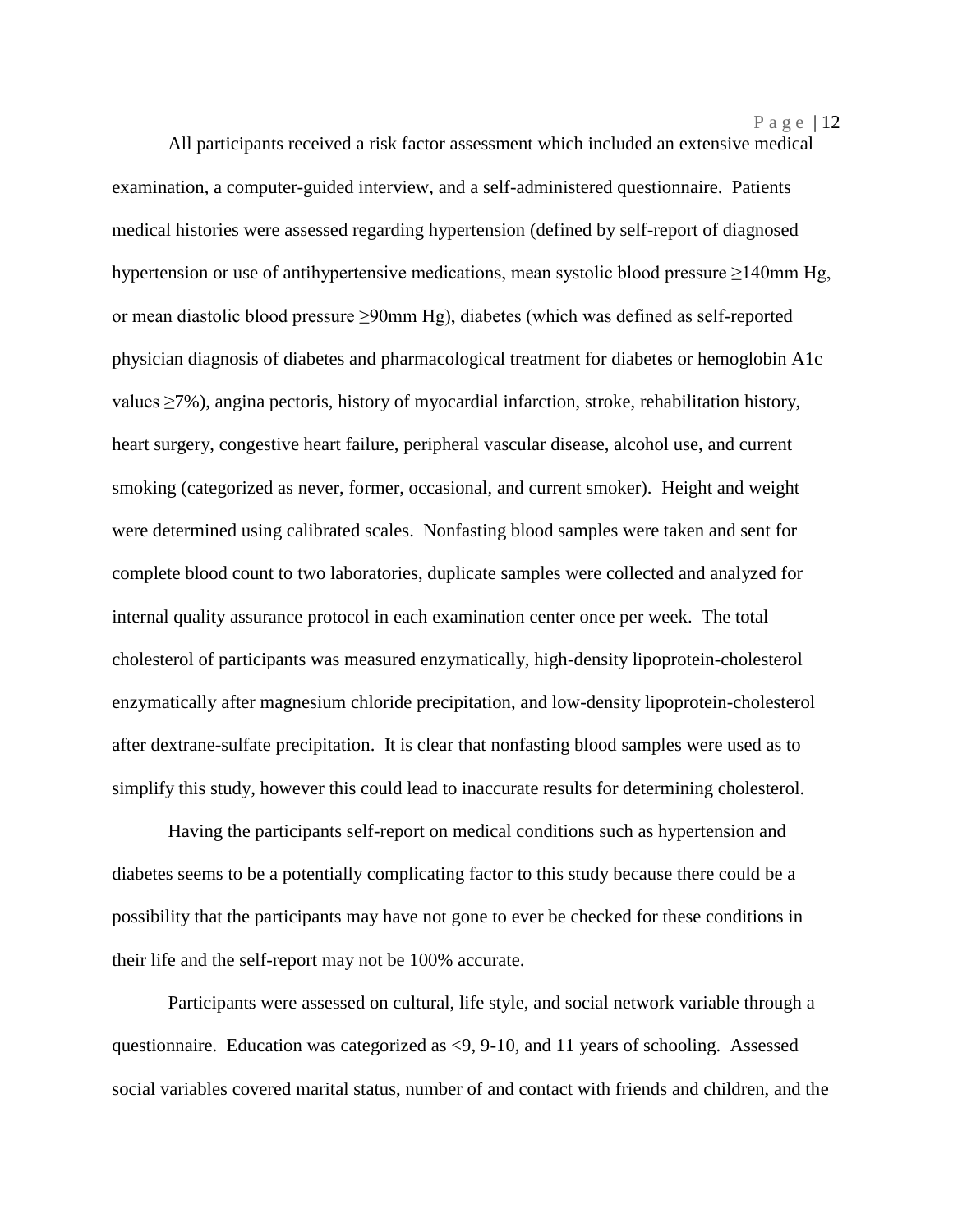expressed desire to have more friends or family and the availability of support for personal problems or transportation. Leisure physical activity was converted to an established measure of metabolic output (METS) and was assessed as reporting >2 hours per week, 1 to 2 hours per week, and <1 hour per week, and no activity. Frequency and type of alcohol consumption was determined by the intake during the previous week and weekend, and the mean daily alcohol consumption for the last week was calculated by the beverage-specific quantity/frequency method.

Another potentially complicating factor would be that the frequency of alcohol consumption may not be accurate due to what the participants had done the previous week. One week's worth of information is not adequate for an overall judgment of alcohol consumption.

All statistical analyses were performed in PC-SAS for Windows 8.0 and linear and logistic regression models were used.

The results of this experiment demonstrate that atherosclerosis was related to attachment loss and tooth loss in males but not females. This could be better understood based on the knowledge of the participants in this study, the males were older than the females  $(60\pm8$  versus 59±8 years) which could result in higher chances of atherosclerosis as well as the fact that the males smoked more than the females. It is important to realize that smoking can sufficiently increase the risk of heart problems, this could have been a huge part in the results of this study leading more toward males. They do note that the findings were qualitatively similar in nonsmokers, however with males smoking more and slightly older it does seem to play a potential effect in the results. Also, plaque was 10% more prevalent among males in the highest tertile of attachment loss compared to those in the lowest tertile. However, women had an equal amount of tooth loss but a substantially lower rate of periodontal disease, the loss of their teeth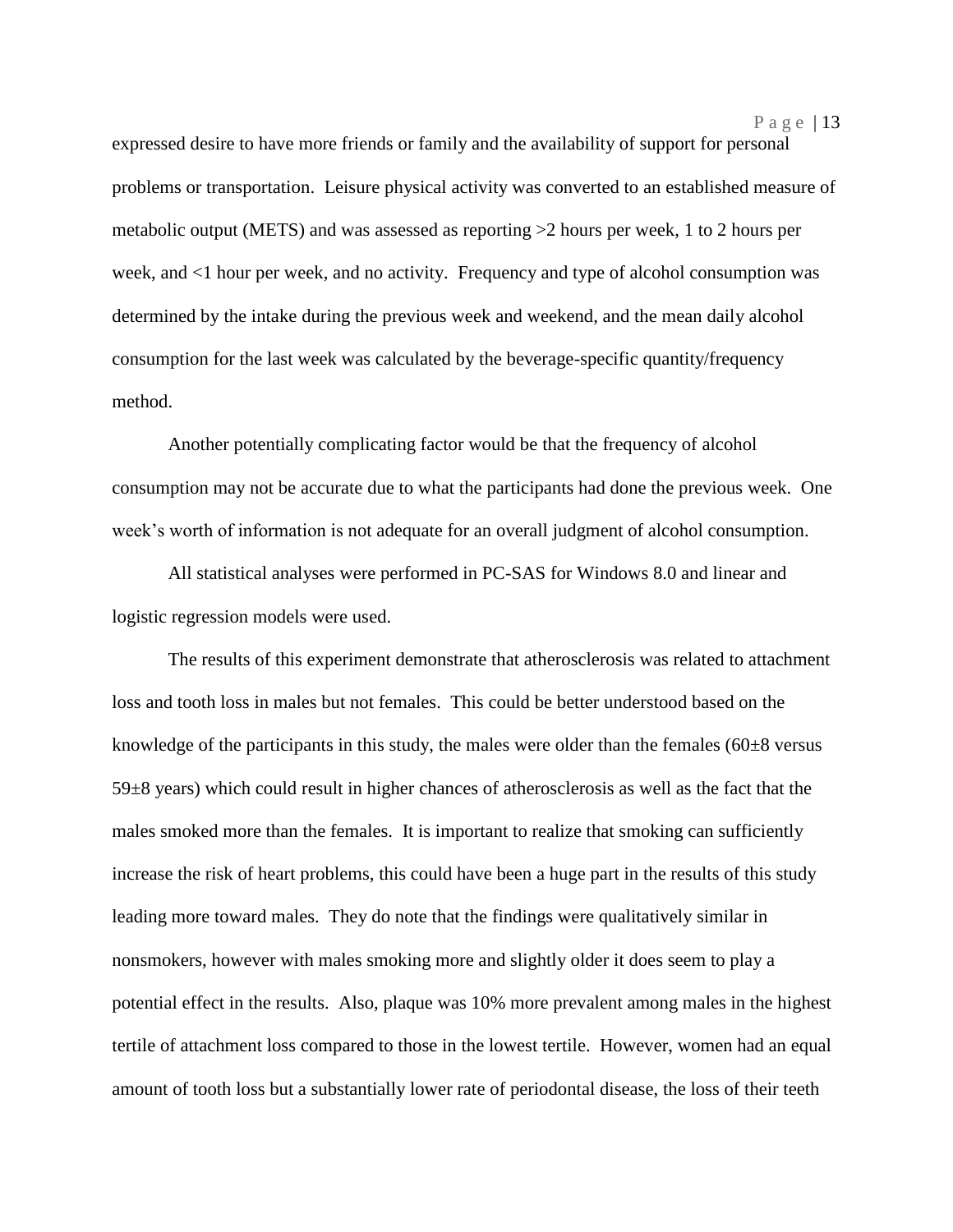could have resulted from independent reasons. There have been studies that demonstrated a relationship between osteoporosis, periodontal disease, and tooth loss, which could also account for the differences in female versus male reasoning for tooth loss.

This study was very interesting in that it compared gender influence on periodontal disease and atherosclerosis, it is common that males and females suffer from diseases differently. From here I think a study focused on only males and only females to compare the effects within one gender would be important.

### **"Periodontal Disease and Mortality in Type 2 Diabetes" published in** *Diabetes Care* **(2005)**

"Periodontal Disease and Mortality in Type 2 Diabetes" is a study examining the effect of periodontal disease on overall and cardiovascular disease mortality in Pima Indians with type 2 diabetes. Individuals with diabetes and severe periodontal disease may be particularly susceptible to microvascular and macrovascular complications (Bennett et al. 2005). There is evidence suggesting that periodontal disease in diabetes may result from prolonged exposure to hyperglycemia, which is when blood-glucose levels get too high normally because there is not enough insulin or because the body is not using the insulin properly.

Of a total of 772 diabetic individuals there were 628 residents of the Gila River Indian Community of Arizona, mostly Pima or Tohono O'odham Indians, participating in this longitudinal population-based study. A longitudinal study is one in which the same variables are observed over long periods of time, this can be a beneficial in medicine because it can allow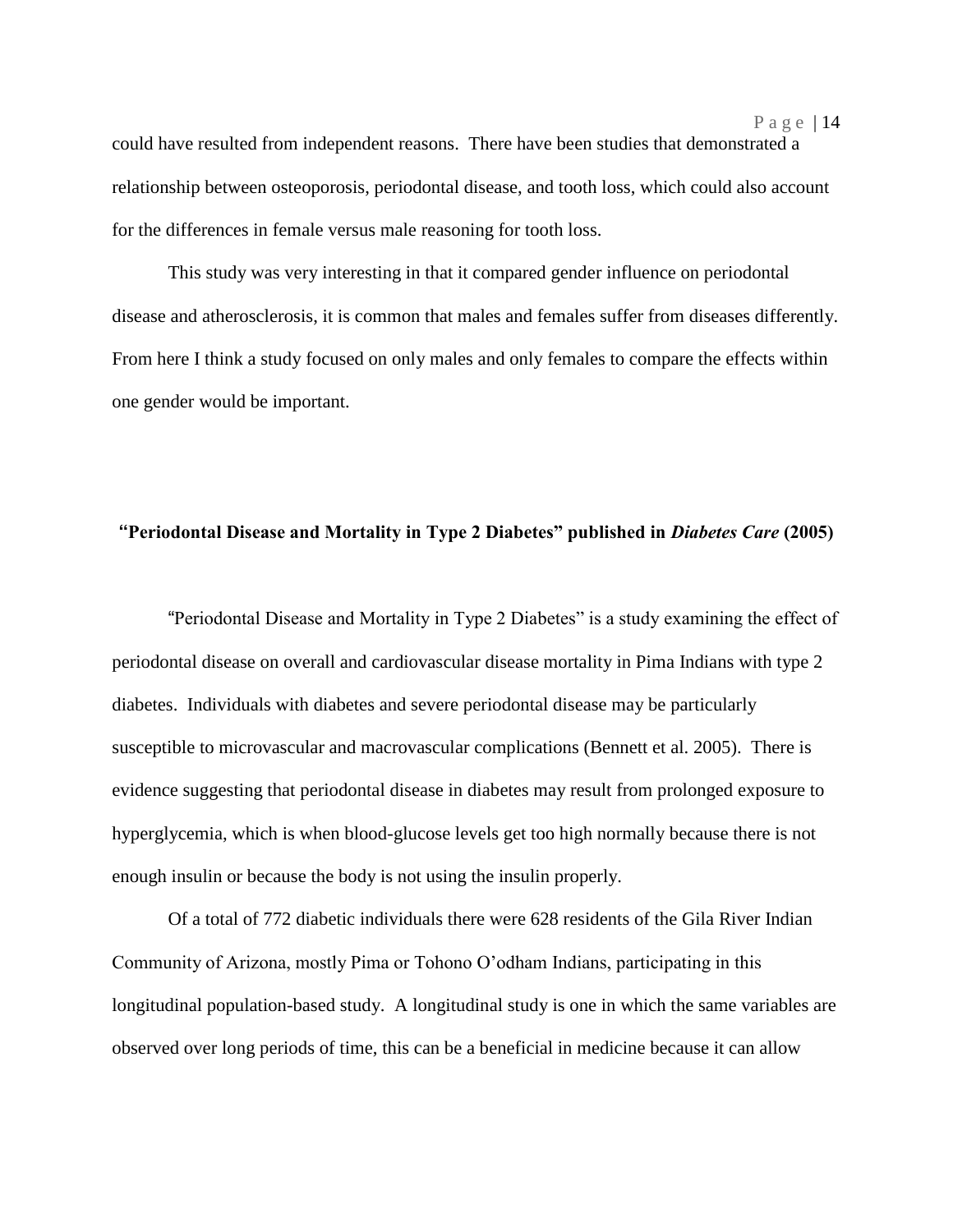researchers to uncover certain predictors of a disease.This study was conducted by the National Institute of Diabetes and Digestive and Kidney Diseases.

In the beginning of the study, before the participants were chosen, every two years, all members of the community five years or older was invited to participate in a standardized examination that included a medical history, physical examination, and measurement of BMI, blood pressure, plasma glucose level, HbA^sub 1c^ level, serum cholesterol concentration, and albuminuria. Subjects were considered hypertensive if their systolic blood pressure was  $\geq$ 140 mmHg, their diastolic blood pressure was  $\geq 90$  mmHg, or they were taking any antihypertensive drugs.

Smoking was assessed through a questionnaire, current smoking was considered any amount of smoking in the past year and nonsmokers included those who previously smoked but not within the last year. This part of the study could have been problematic because some subjects might not be honest about their smoking or nonsmoking habits and this could lead to inaccurate data. Also, subjects who previously smoked in their lives but not within the past year were put into the nonsmoking category, this is a difficult area to define because those subjects were nonsmokers at the time however their previous smoking habits could influence the outcome of results. Twelve-lead electrocardiograms (ECGs) were recorded in all of the subjects during the first biennial examinations and during each examination subsequent to the fifteenth birthday, they were all interpreted and classified according to the Minnesota Code by the same cardiologist who had no knowledge of the clinical data. Total serum cholesterol was measured by a colorimetric method, a urinary albumin-to-creatinine ratio was used as an estimate of albumin excretion rate. The 1985 World Health Organization criteria was used to define diabetes if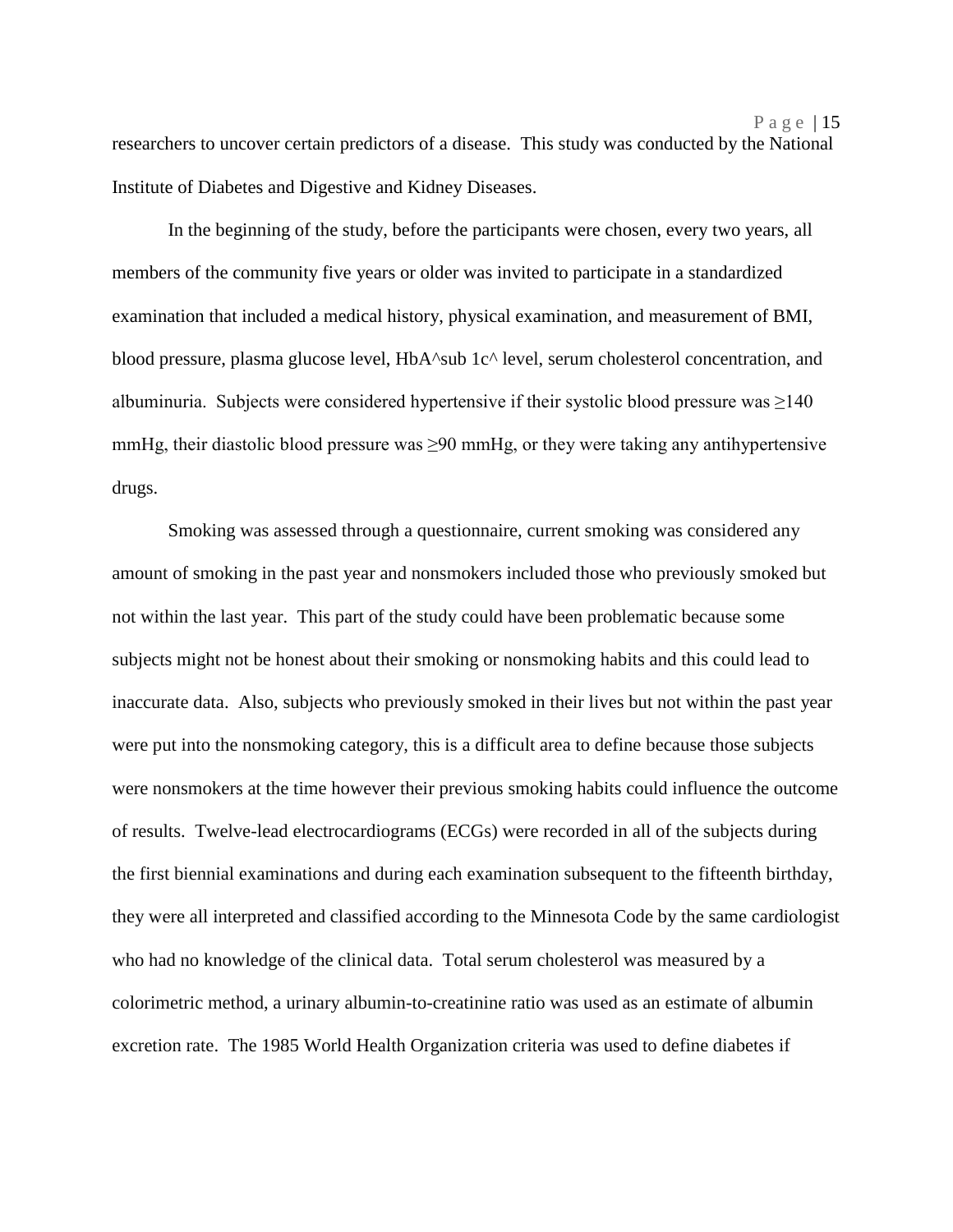plasma glucose concentration was  $\geq 200$  mg/dl 2 hours after a 75-g oral glucose load or if a clinical diagnosis was documented in the medical record.

P a g e | 16

Over the duration of seven years, January 1983 until September 1990, periodic dental examinations were done by dentists without any knowledge of the patient's medical status. These examinations evaluated the oral mucous membranes and alveolar bone loss, also probing attachment levels were measured at the following sites: midbuccal, midlingual, mesial interproximal point, and distal interproximal point. This evaluation determined the presence and severity of periodontal disease.

The subjects vital statuses were ascertained as of the end of 1998 and the causes of death were defined using statistical codes. Deaths due to disease were coded as "natural", those due to injury or poisoning were coded as "external", and those due to IHD and diabetes were considered as cardiorenal disease. Periodontal disease effects on mortality were examined using a timedependent Cox proportional hazards model. The Cox model is a method of analyzing time to event data. It assumes that the hazards are proportional and uses partial likelihood to estimate the model. The possibility of effect modification was assessed by evaluating pairwise interaction terms between periodontal disease and sex, age, duration of diabetes, and smoking. A pairwise interaction is between three or more variables that may influence the situation at hand; typically one of the variables is not influenced by the others.

About 60% of the population had severe periodontal disease and 70% of those participants were edentulous, meaning that they did not have teeth. The follow up for this study averaged eleven years and 204 of the 628 subjects had died. Most of the cardiovascular disease deaths were attributed to IHD and most of the diabetes related deaths were attributed to diabetic nephropathy, other CVD and diabetes related deaths were not associated with periodontal disease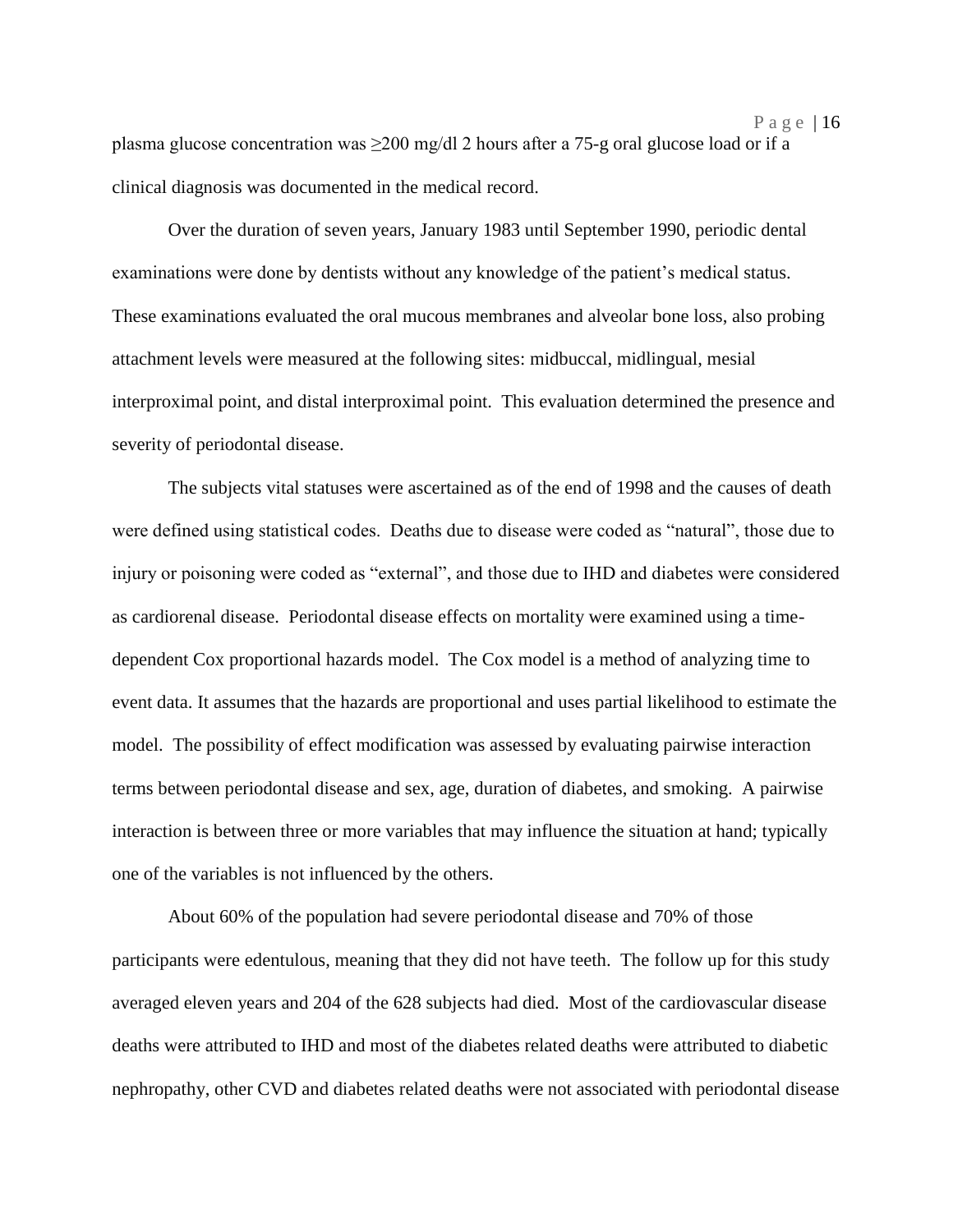all that significantly. However, in subjects with severe periodontal disease the death rate from IHD was 2.3 times as high and the death rate from diabetic nephropathy was 8.5 times as high as in those with less severe periodontal disease. This suggests that periodontal disease may lead to other systemic disease but other systemic disease does not typically lead to periodontal disease.

Although this study was only focused on a very specific population it demonstrates well that periodontal disease can be a huge factor in the onset of other diseases. The study contributes to our understanding of the importance of oral health to overall health.

### **"Identification of a Shared Genetic Susceptibility Locus for Coronary Heart Disease and Periodontitis" published in** *PLoS Genetics* **(2009)**

The study titled, "Identification of a Shared Genetic Susceptibility Locus for Coronary Heart Disease and Periodontitis," is a population-based candidate-gene association study with participants from Schleswig-Holstein, Germany. A candidate-gene association study is one that is done in order to better understand a hypothesis about a particular gene and what it might be responsible for. This type of study is focused on genes that are selected due to previous hypotheses about their role and sometimes to better understand their biological pathway. This type of study can be beneficial if the researchers' hypothesis is well educated, for a candidategene study could lead to finding an association between the gene of interest and the potential role it may play in the biological pathway of the trait of study. If an association is found it could provide information about the genes functionality in the pathway of interest. If knowledge of the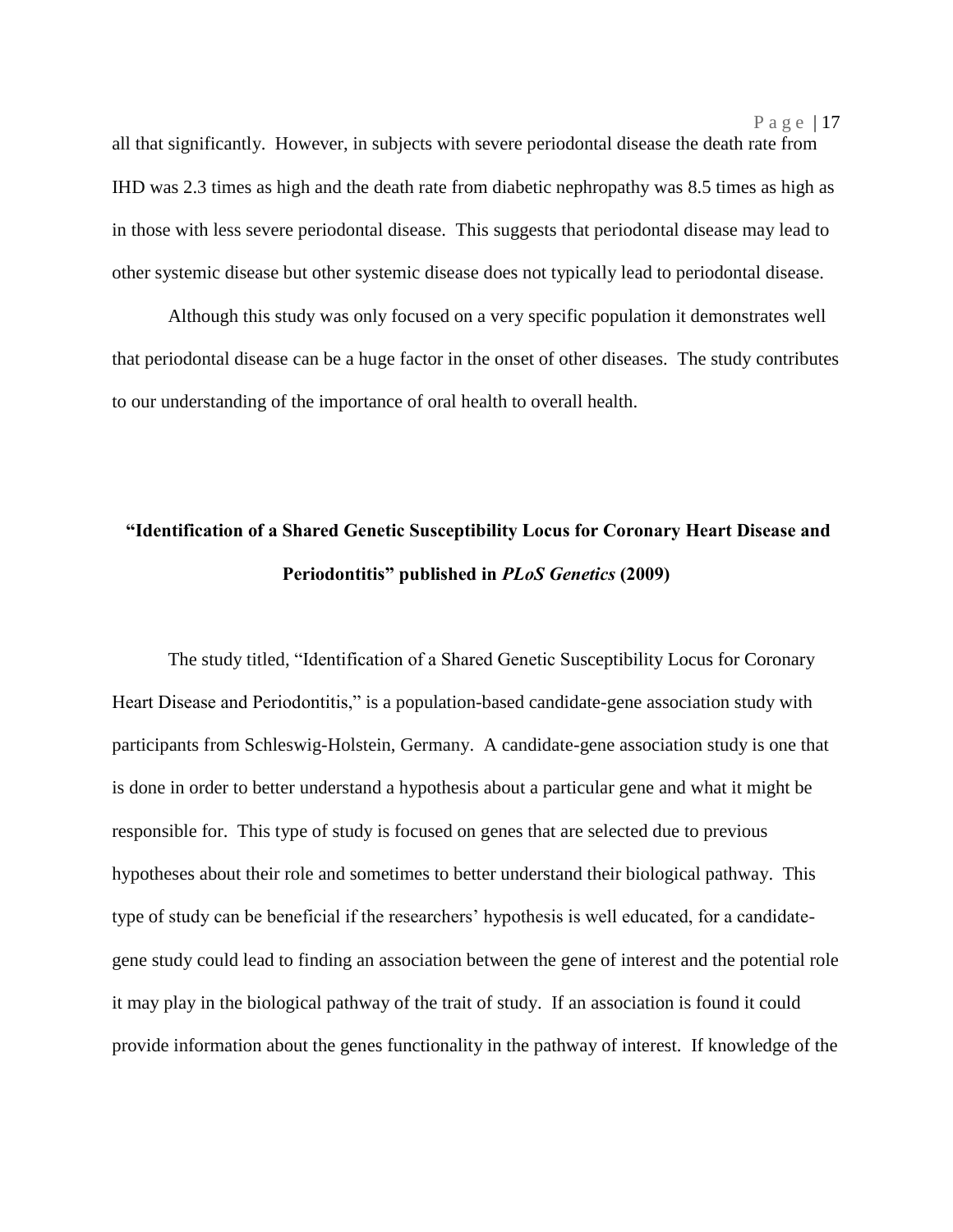biological pathway and trait of interest is not well known, a candidate-gene association study may not be beneficial to the researcher (*Genetics and Social Science*).

The participants in this study were unrelated and of German ethnicity, determined by both parental birthplaces. Participants were recruited through the population-based PopGen biobank, established in 2003 for research into the genetic risk factors for complex diseases. This study has recently developed into a prospective cohort study to investigate longitudinal changes of inflammatory biomarkers (Krawczak et al. 2006). The participants in this study were required to have coronary catheterization demonstrating significant coronary heart disease, meaning they had to show at least seventy percent stenosis in one major epicardial coronary vessel. Stenosis is also known as the abnormal narrowing of a passage in the body. Of the participants found through the PopGen biobank there were 1,104 that had a diagnosed disease onset less than fiftyfive years. From that group of people there were 596 that had suffered a myocardial infarction, also known as a heart attack. Having a large population size to study is important for a candidate-gene association study because if the population were small it could become difficult to identify the independent contribution of a single genetic variant in the pathway. This is because most traits are influenced by many different genes, any one of which could contribute a small amount to the overall risk at hand. About ninety percent of the participants had a history of severe coronary heart disease and had a coronary re-vascularization procedure, either percutaneous coronary intervention, a non-surgical procedure performed with a deflated balloon that is inflated at the site of blockage that is done to treat the stenotic coronary arteries, or coronary artery bypass grafting, this is a surgical procedure done with arteries or veins from elsewhere in the body that are grafted to the coronary arteries to improve the blood supply to the heart. There were 736 healthy ethnically matched control subjects, which were found from the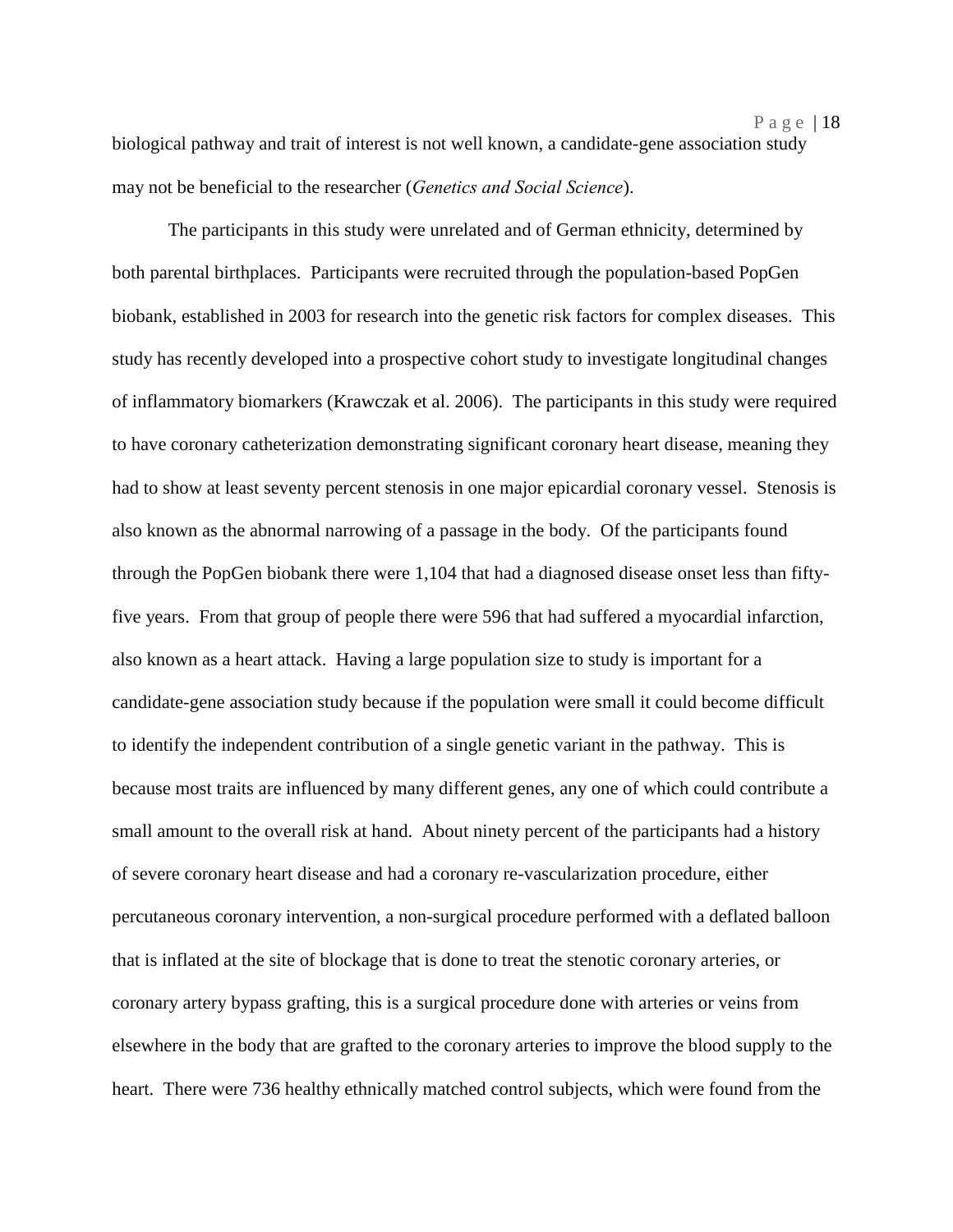Blood Service of the University Hospital Schleswig-Holstein. Information about the gender and age was available and all of the participants gave written informed consent. This study was approved by the institutional ethics review board and data protection authorities.

The inclusion criterion of the participants included age at diagnosis of 35 years or less, two or more teeth with 50% or greater periodontal bone loss. A set of full-mouth dental radiographs were available for confirmative periodontal bone scoring. The sub-phenotype of localized aggressive periodontitis was characterized by 50% or greater bone loss at two to six teeth and for the sub-phenotype of generalized aggressive periodontitis it was characterized by 50% or greater bone loss at seven or more teeth. The ethnically matched controls used for the generalized aggressive periodontitis study were randomly chosen on the basis of the local population registry and for the localized aggressive periodontitis the controls were obtained from the Blood Service of the University Hospital Schleswig-Holstein.

All of the control participants reported to be free of periodontitis, this was based on selfreport which could be problematic if the participants had not received specific periodontal dental examinations recent to the study. The control participants did undergo additional physical examination at the PopGen facilities in order to obtain information on their general health status. The oral health status and physical risk factors of the control participants were obtained from questionnaires that were completed during medical consultations; this was followed by a clinical checkup.

The genotyping part of this study was performed using the SNPlex and TaqMan GenotypingSystem on an automated platform, employing TECAN Freedom EVO and 96-well and 384-well TEMO liquid handling robots (TECAN, Mannedorf, Switzerland). These liquid handling robots allow for the extraction of DNA as well as amplification set-up, sample dilution,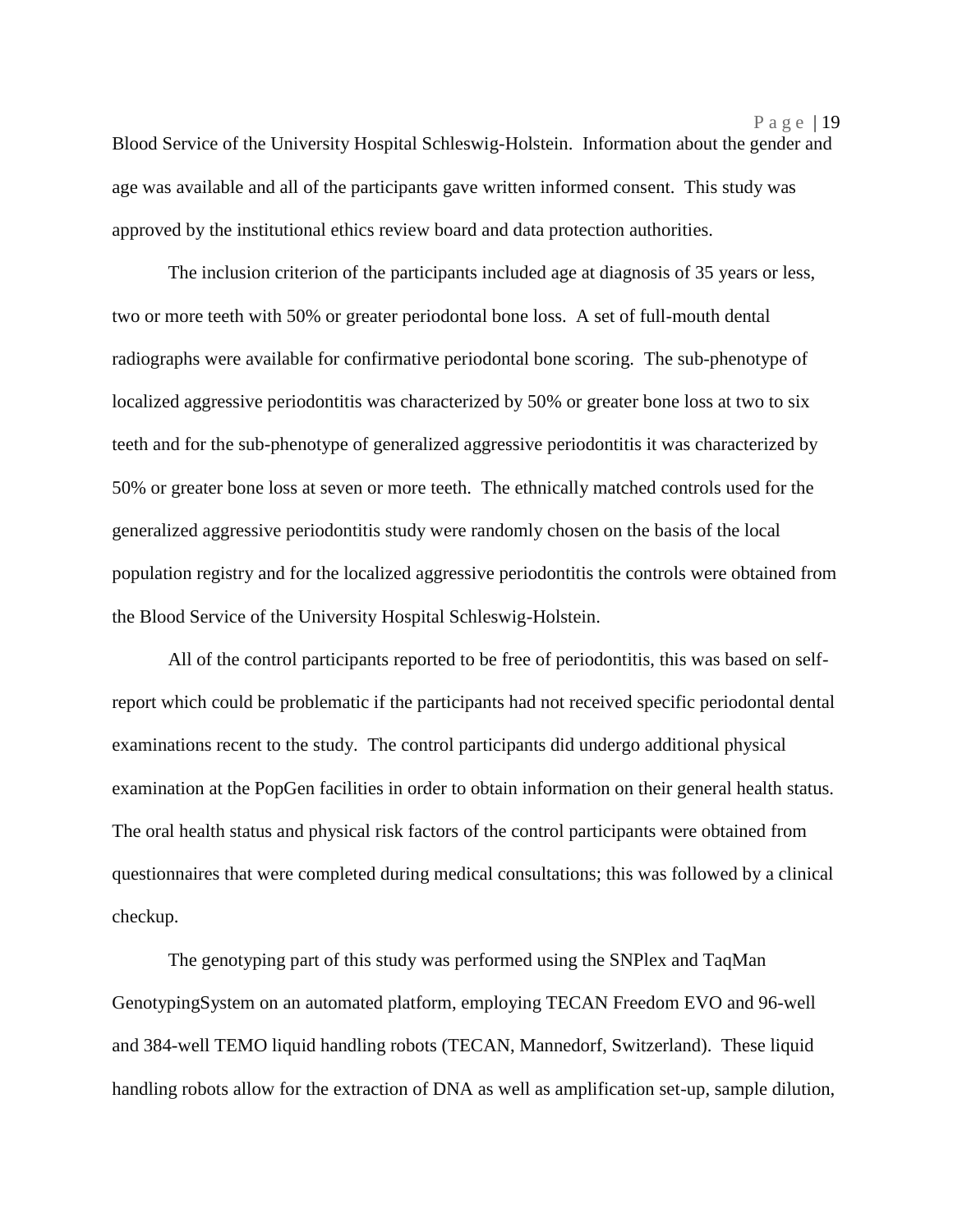normalization, and assay development. Using machines that can perform these tasks is necessary for this type of research for everything must be amplified in order to observe and understand it. SNPlex is a platform for SNP genotyping; it is based on capillary electrophoresis. SNP genotyping is the measurement of genetic variations of single nucleotide polymorphisms (SNPs) between members of a species. SNPs occur throughout our DNA and are commonly used as biological markers to locate genes that are associated with certain diseases, in this case periodontal and cardiovascular disease. The TaqMan Genotyping System is a system that provides PCR (polymerase chain reaction)-based SNP analysis of samples and candidate SNPs. Genomic DNA was extracted from blood samples, using the Invisorb Blood Universal Kit, Invitek, Berlin, Germany, and amplified by whole genome amplification. This Invisorb Blood Universal Kit enables isolation of genomic DNA from variable amounts of whole blood or from corresponding amounts of buffy coat. The genotypes were generated by automatic calling using the Genemapper 4.0 software (Applied Biosystems) with the settings as followed: sigma separation >6, angle separation for two cluster SNPs <1.2 radians, median cluster intensity >2.2 logs. The genotypes were additionally reviewed manually and call rates >95% in each sample set were required.

P a g e | 20

Previous genome-wide association studies (GWAS) found a strong association of a region of elevated linkage disequilibrium (LD) on human chromosome *9p21.3* which is located upstream of the *CDKN2A* and *CDKN2B* genes. Linkage disequilibrium is the non-random association of alleles at two or more loci that descend from single, ancestral chromosomes. Some factors that may influence the level of linkage disequilibrium include genetic linkage, selection, the rate of recombination, the rate of mutation, and population structure. Different SNPs were identified that were in high linkage disequilibrium, the association of rs1333049 was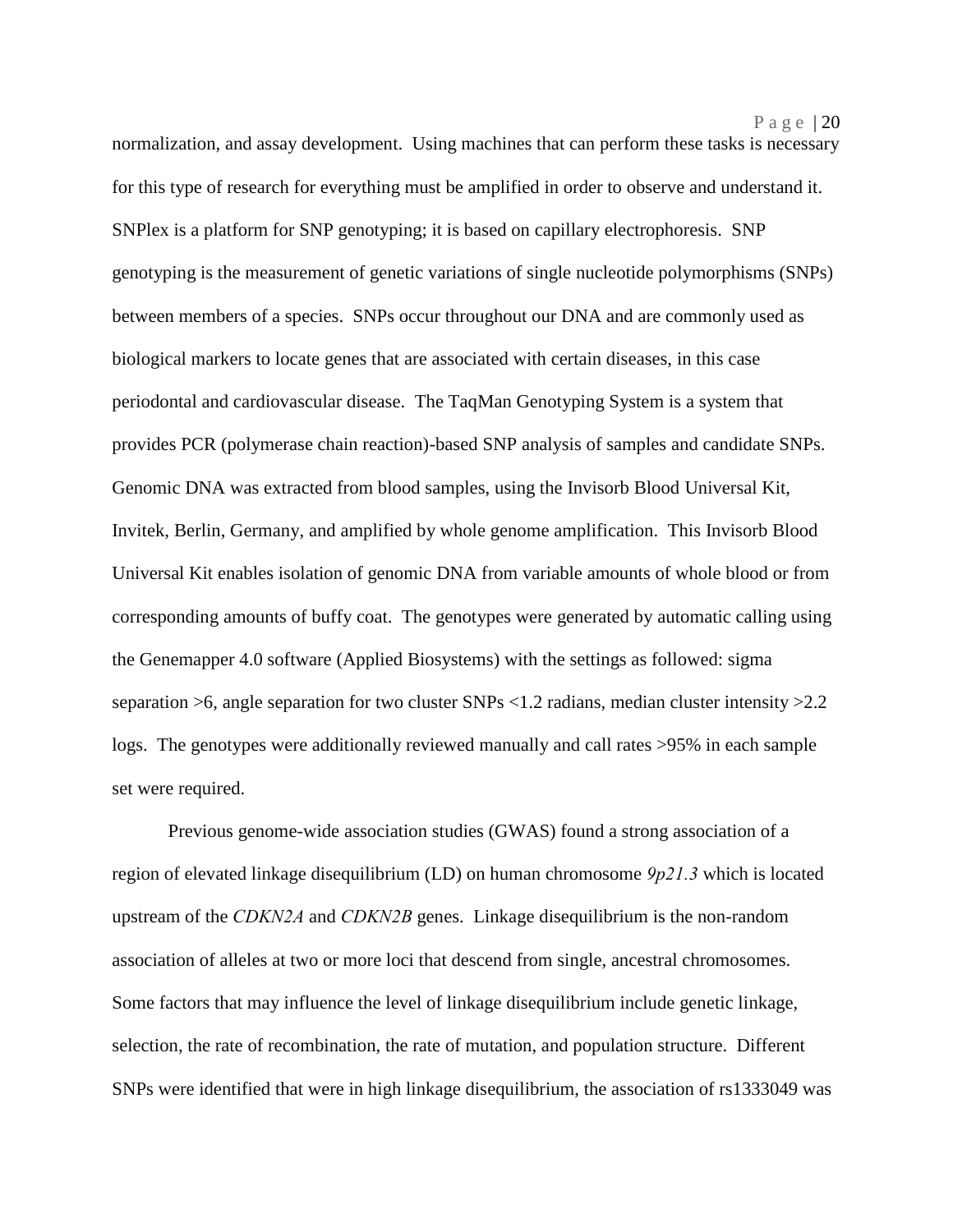confirmed, through a meta-analysis in seven different populations, the association of this region with coronary heart disease, therefore making it the best replicated genetic risk locus of CHD to date. This study investigated a possible association of this linkage disequilibrium region with aggressive periodontitis to further investigate whether this locus may also relate to the risk for periodontitis.

To begin the first stage of this experiment three SNPs were selected from the LD region of interest, the SNPs were rs2891168, rs1333042, and rs1333048. After thorough testing and replication it was confirmed that all three of the SNPs gave evidence for association with coronary heart disease, this allowed for the study to continue. The SNPs were then genotyped in 159 German periodontitis patients with the most extreme phenotype of aggressive periodontitis and also 736 independent ethnically matched healthy control participants. This demonstrated that the SNPs were associated with periodontitis.

The procedure was replicated in an independent population of 146 German periodontitis patients with the less severe aggressive periodontitis phenotype localized aggressive periodontitis and 368 ethnically matched healthy control participants. The SNPs were, again, significantly associated with periodontitis, at both the multiplicative and genotypic level.

Adjustments were made in both experiments to account for common coronary heart disease risk factors, such as smoking, type 2 diabetes, and gender, and results demonstrated that all of the SNPs remained significantly associated with periodontitis.

Statistical analysis was completed with the following software: PS Power and Sample Size Calculations for power calculations. This is an interactive program used for performing power and sample size calculations that may be used in studies with dichotomous, continuous, or survival response measures. For single-marker case-control analysis the following programs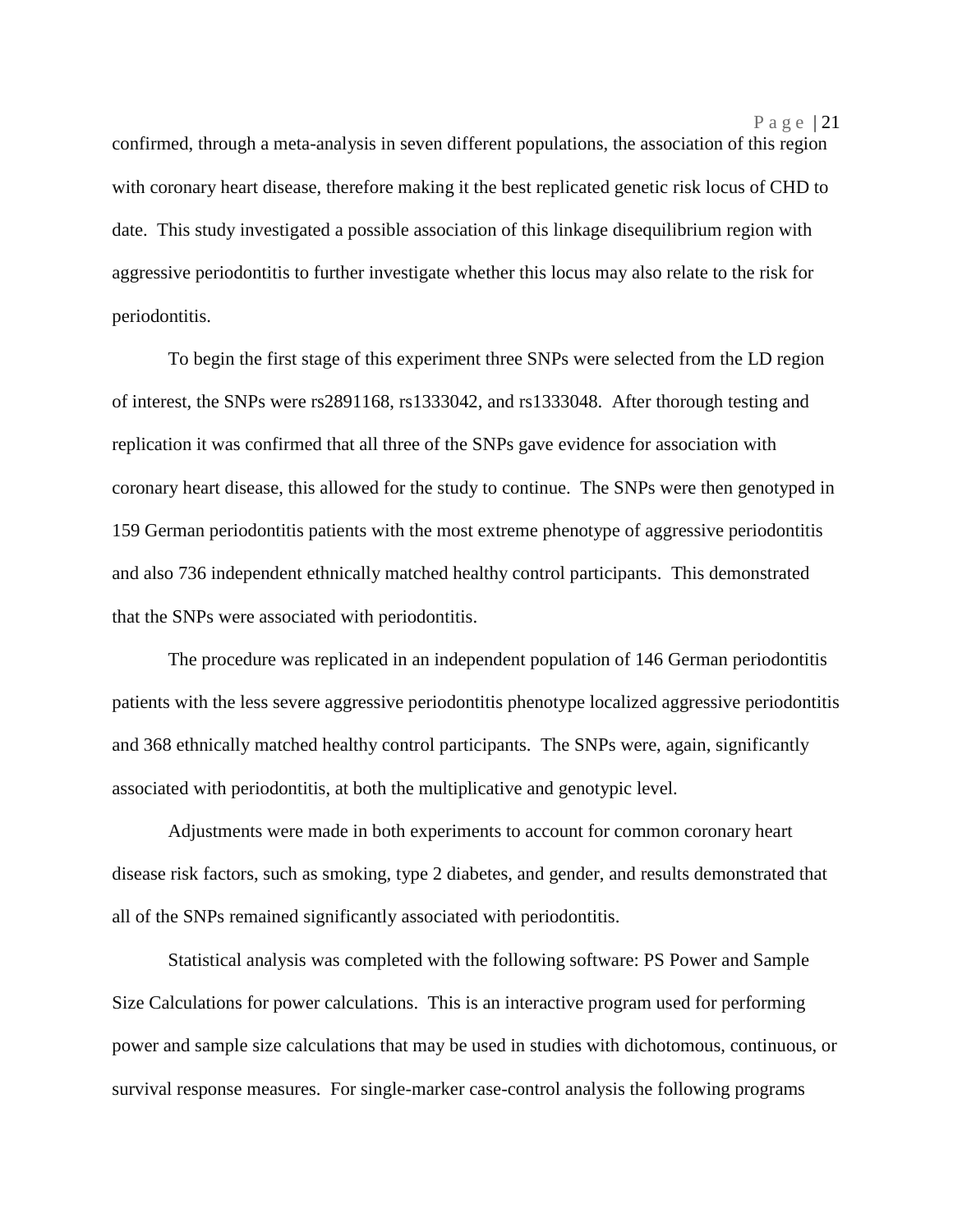were used: Haploview v4.0, which is designed to simplify and expedite the process of haplotype analysis by providing a common interface to several tasks relating to such analyses; PLINK v2.049, a whole genome association analysis toolset designed to perform a range of basic, largescale analyses in a computationally efficient manner; and FamHap, a software for single-marker analysis and joint analysis of unphased genotype data from tightly linked markers. The GOLD program, a software package that provides a graphical summary of linkage disequilibrium in human genetic data, was used for LD measure plots. As mentioned previously, LD is the nonrandom association of alleles at adjacent loci. Also, the program R v2.7.2 was used for logistic regression analysis. Logistic regression is a statistical method used to analyze a dataset in which there are one or more independent variables that determine an outcome. The goal of this analysis is to find the best fitting model to describe the relationship between the dichotomous characteristic of interest (in which there are only two possible outcomes) and a set of independent variables. The Hardy-Weinberg equilibrium, which states that allele and genotype frequencies in a population will remain constant from generation to generation in the absence of other evolutionary influences, was used to test inclusion markers for deviations and significance was assessed by a Wald test as well as by a likelihood-ratio test. The Wald test can be used to test the true value of the parameter based on the sample estimate, this is used whenever a relationship within or between data items can be expressed as a statistical model with parameters to be estimated from a sample.

This study was performed because there had been recent studies indicative of a mutual epidemiological relationship between coronary heart disease and periodontitis, both of which share similar risk factors and are characterized by a chronic inflammatory process. This candidate-gene association study identified an association of a genetic susceptibility locus shared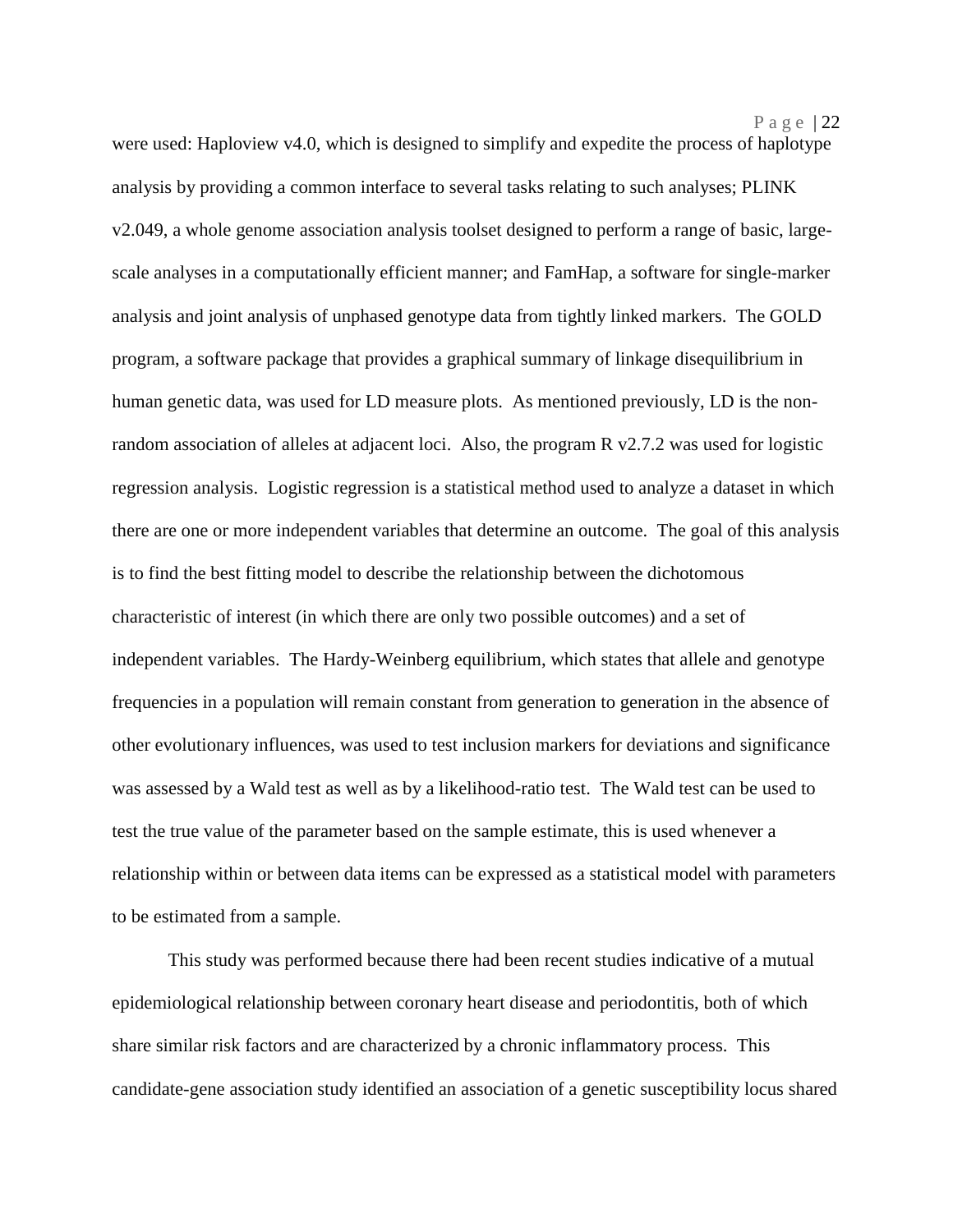by both periodontitis and CHD. The researchers of this study confirmed the known association of two neighboring linkages disequilibrium regions on human chromosome *9p21.3* with coronary heart disease and showed the additional strong association of the loci with the risk of aggressive periodontitis.

The researchers in this study were careful to avoid error in their results, for example they matched the controls for an age older than the general age of onset of mild forms of periodontitis (60 years) because the severe form of aggressive periodontitis is suspected to be determined by genetic risk factors. Since less severe forms of periodontitis can be difficult to diagnose at a young age, the matching of an older age seemed appropriate. The controls in the replication panel were matched to an age that better mirrored the gene pool of the average population, this was done in order to avoid stratification which could have been caused by the older control participants being representative of "survivors," which would not comprise the complete gene pool of the population.

The overall results of this study demonstrate that coronary heart disease and periodontitis are genetically related by at least one susceptibility locus. Further findings from this research offer promise of new insight into the underlying shared pathogenic mechanisms of these complex common diseases.

### Conclusion

Of the three studies that were analyzed for this thesis there was one that was lacking in the number of participants, this was the study "Periodontal Disease and Mortality in Type 2 Diabetes." There were only 628 total participants in this study, a low number for a population-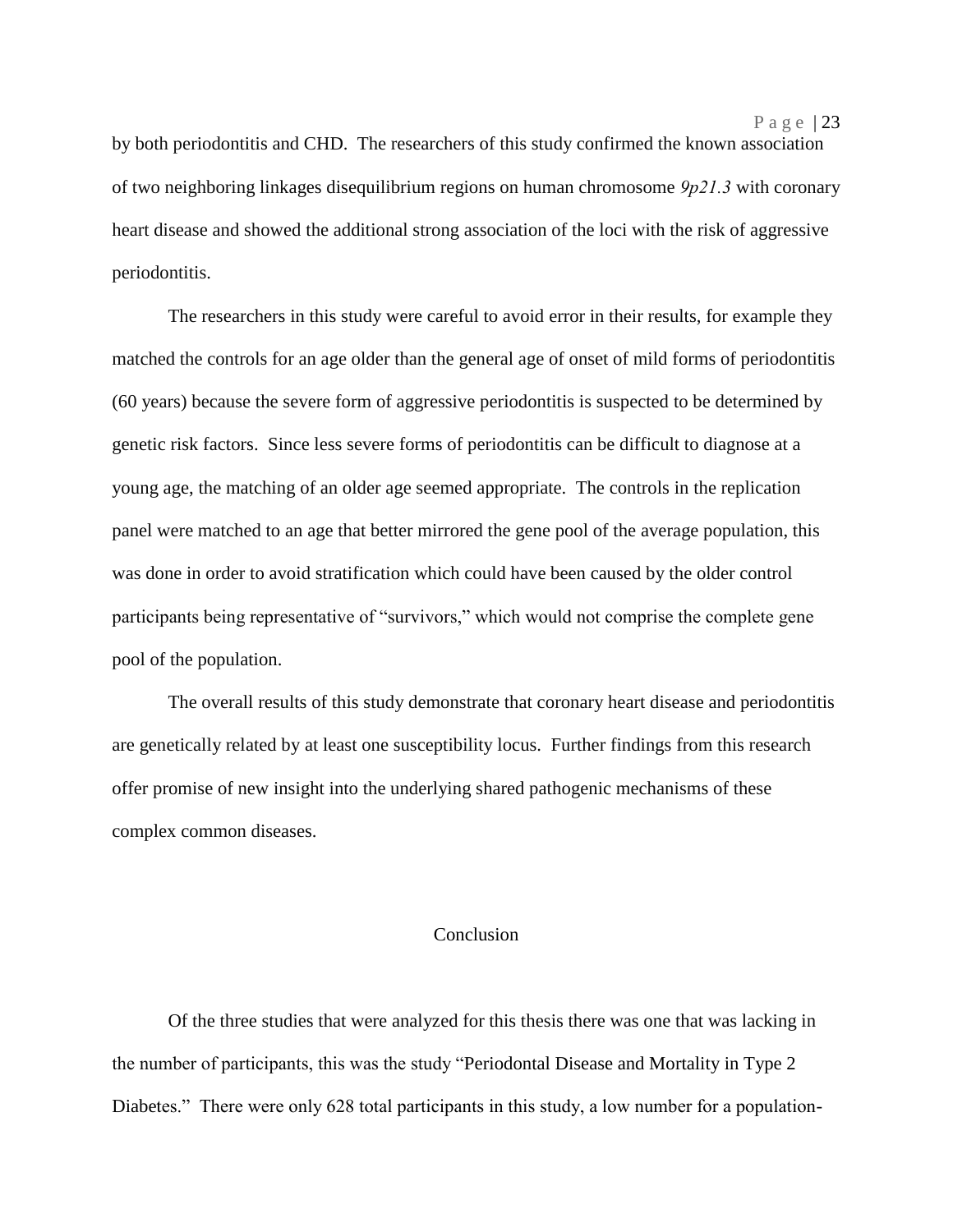based study. One of the benefits mentioned about population-based studies is that if they are done properly they can depict the target population, however for such a study to fulfill this goal there must be enough participants. 628 participants is typically not an adequate number from which to draw formal results. The other two studies, "Identification of a Shared Genetic Susceptibility Locus for Coronary Heart Disease" and "Periodontitis and Gender Differences in the Relationship Between Periodontal Disease, Tooth Loss, and Atherosclerosis," both had over one thousand participants which, although two to three thousand is recommended, is likely a sufficient study size for meaningful results.

The first study included participants with periodontal disease but no history of myocardial infarction or stroke. This study also included a control group, which, as mentioned, increases the value of the study. Although the concept of this study was potentially interesting, it is uncertain to what degree its results can be generalized to the population as a whole. This experiment purports to demonstrate that atherosclerosis was related to attachment loss and tooth loss in males but not females. The study found that females had tooth attachment loss but it was likely resulting from independent reasons. Although their analysis may be accurate I find it to be too little information to say with confidence that males and females are affected completely differently by periodontal disease. It would be interesting, however, for future studies concerning periodontal disease to research the effects on how osteoporosis might affect women.

In the second study all of the participants suffered from type two diabetes, and this study examined how periodontal disease and diabetes could affect CVD. The idea of this study was interesting, however it does not seem adequate in the overall design. Being a longitudinal study, it was appropriate for examining the effects of disease, but there was not a control group which would better clarify the obtained results. Aside from the perhaps questionable aspects of the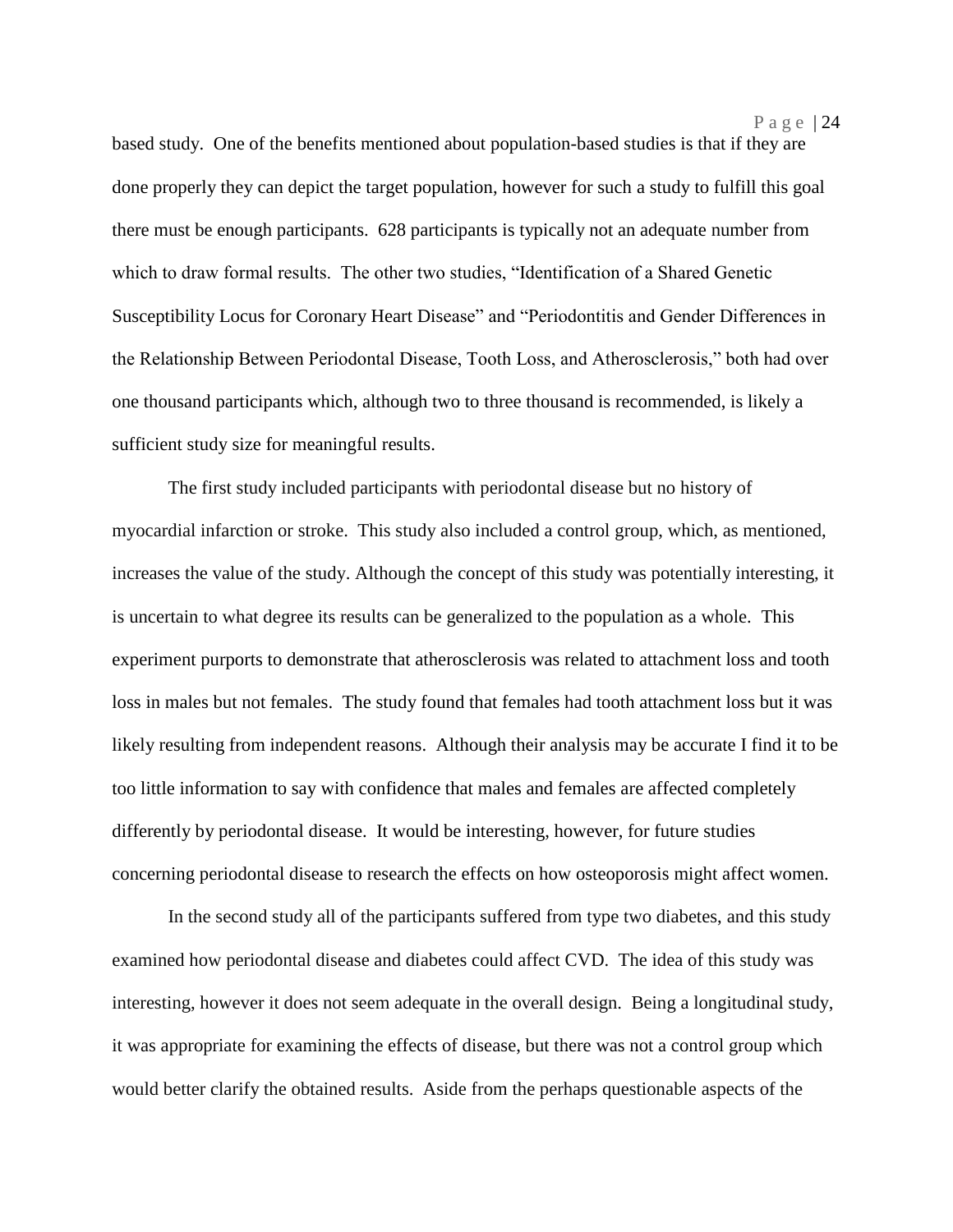design, the results, suggesting that periodontal disease may lead to other systemic disease but other systemic disease does not typically lead to periodontal disease, does seem probable.

The third study was worked with participants who all had coronary heart disease as well as periodontal disease. Some participants CHD was worse than others, with about fifty percent of whom had suffered a myocardial infarction. There were also control participants included in this study. The results of this candidate gene association study found that CHD and PD are genetically related by at least one locus. Of the three studies I found this one to be the most assuring in its results. I particularly liked this study because I have a difficult time with selfassessment of the participants in the other studies, creating some measure of uncertainty and possible bias about disclosed data. The design of this third study drew on advanced technology and a great deal of relatively recent knowledge about the human genome.

From this thesis I have become aware of the diversity of medical research, and the fact that such research is always open to improvement. It is great to receive grants to fund research but research will be neither efficient nor effective if its methodology is not up to date or welldesigned. From the three research methodologies that were analyzed in this study I have learned that there are wholly different ways to go about research, and that these different approaches are important and necessary. Population-based studies, for example, are critical for understanding a target population. Laboratory experiments may have a better accuracy potential than surveys and might be chosen first depending on the research question and the availability of tools.

Understanding the proper use of research methodology is important to practitioners as well. As a practitioner one should be alert that potential areas for future research may be identified in regular treatment experiences. The practitioner's regular work with patients creates first hand familiarity and the motivation to address treatment problems with immediacy. Thus, it

P a g e | 25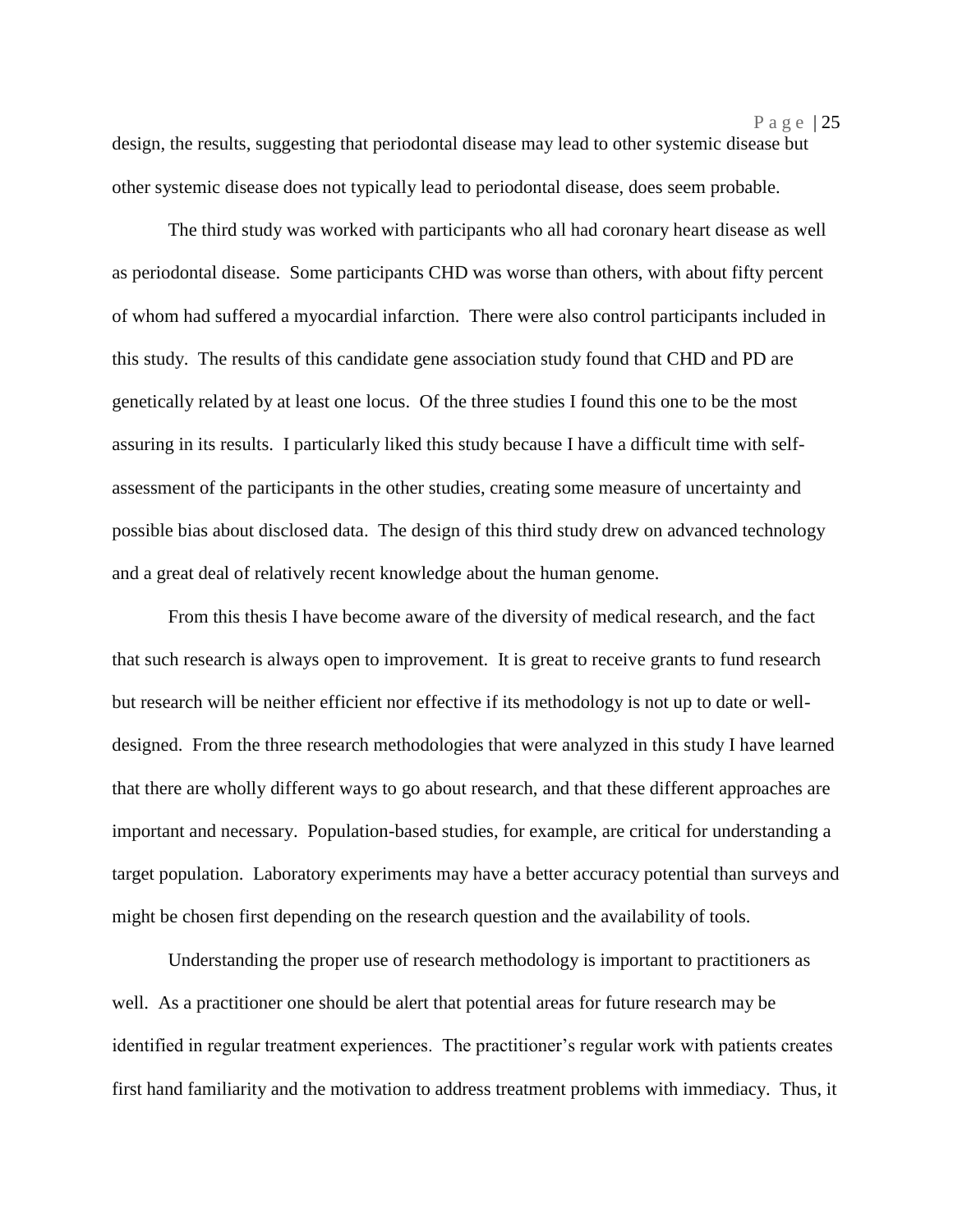is crucial for practitioners to consider themselves part of the research process, to understand research, and make intelligent decisions about research results based on an understanding of the forms of research methodology techniques. Undertaking this study I have become increasingly excited to start into my future as a dental practitioner, as well as a researcher! I feel I have a start toward the knowledge and problem-solving mindset I will need in my intended career.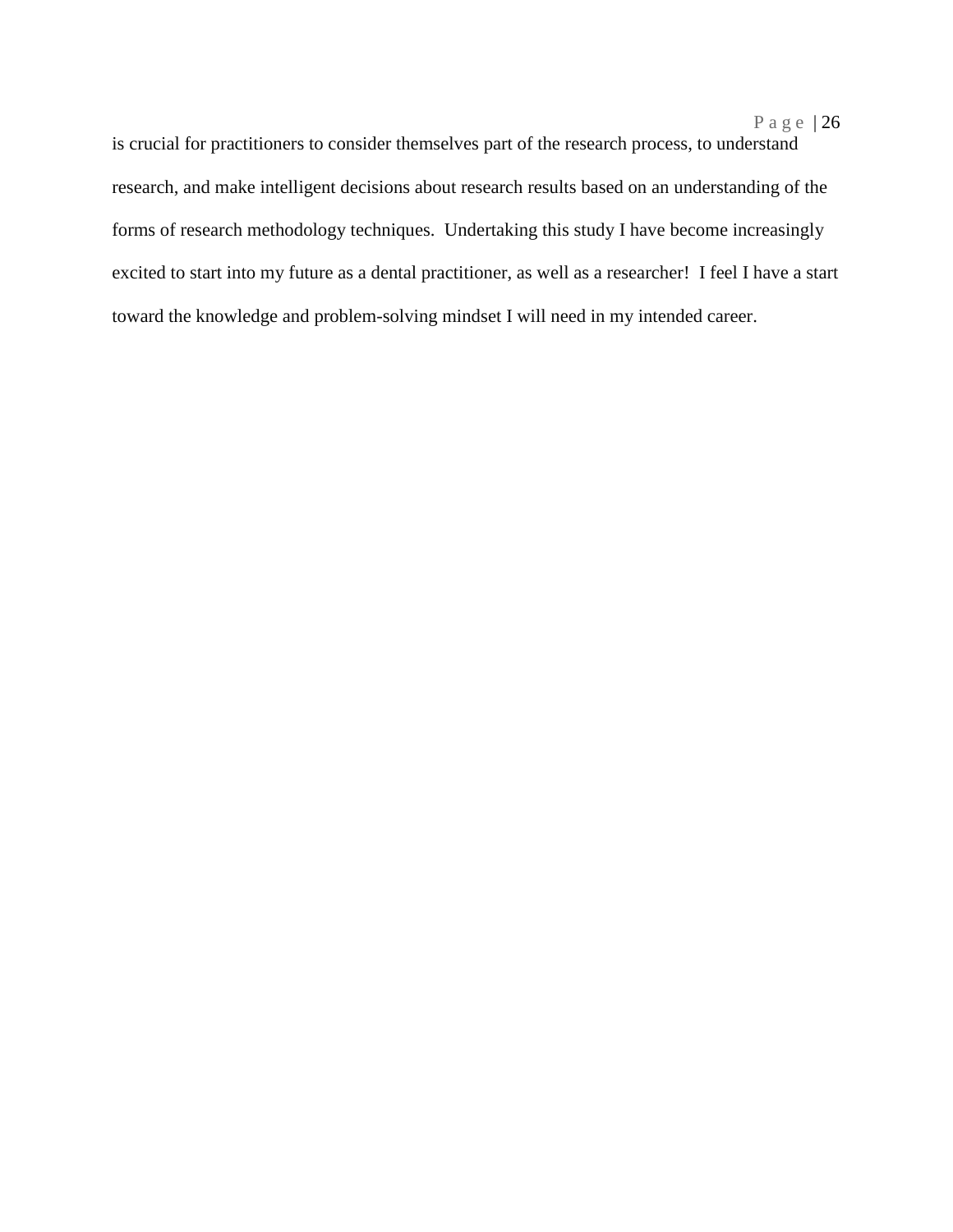### Acknowledgements

I would like to thank my committee for their mentoring and support: Dr. Allen Webb, my committee chair; Dr. Michael Leonard; and, Jennifer Long. Without their guidance this thesis would not have been possible.